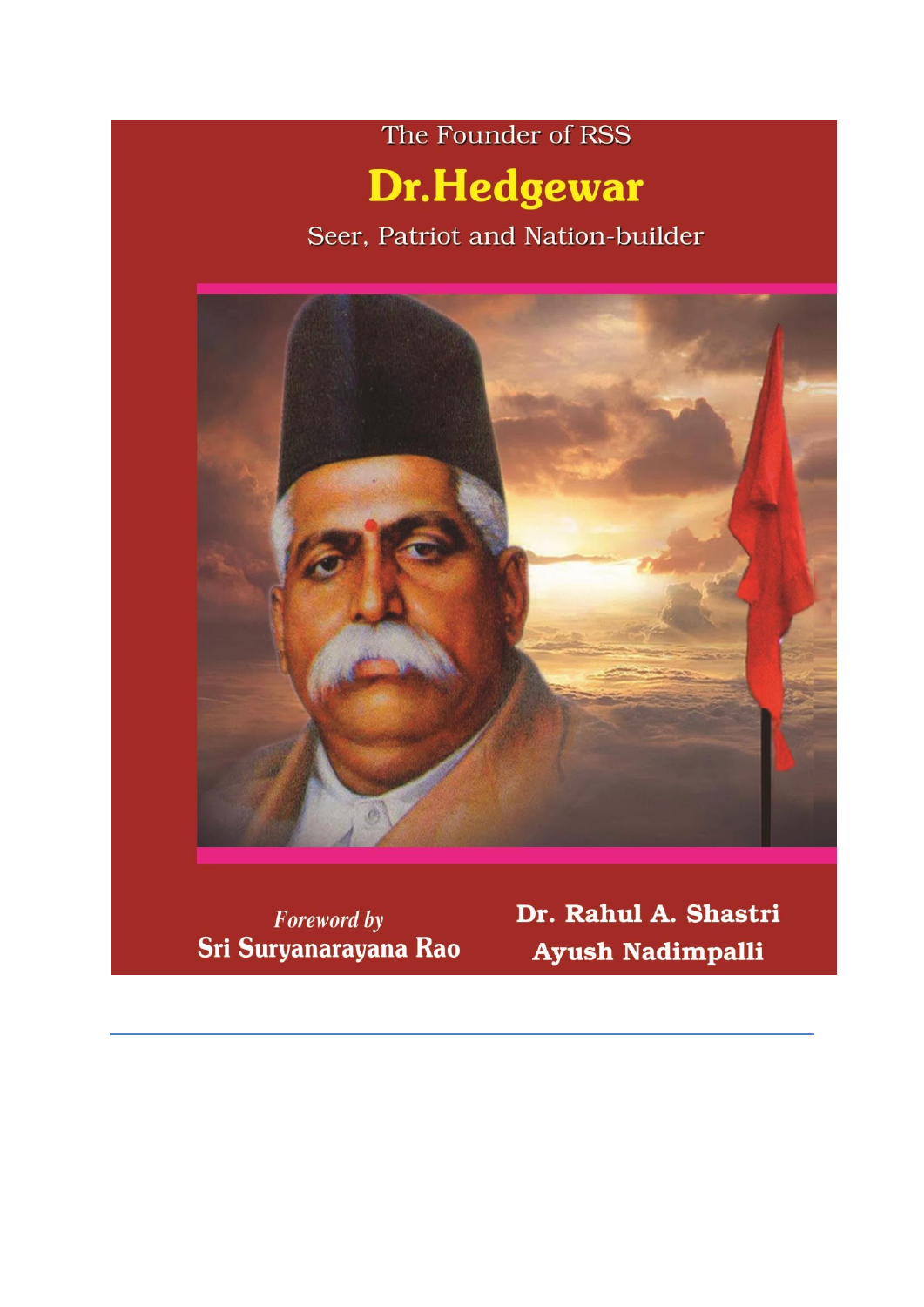The Founder of RSS

# Dr.Hedgewar

Seer, Patriot and Nation-builder

Dr.Rahul Shastri & Ayush Nadimpalli

With a Foreword by

Sri Suryanarayana Rao

WWW.SAMVITKENDRA.ORG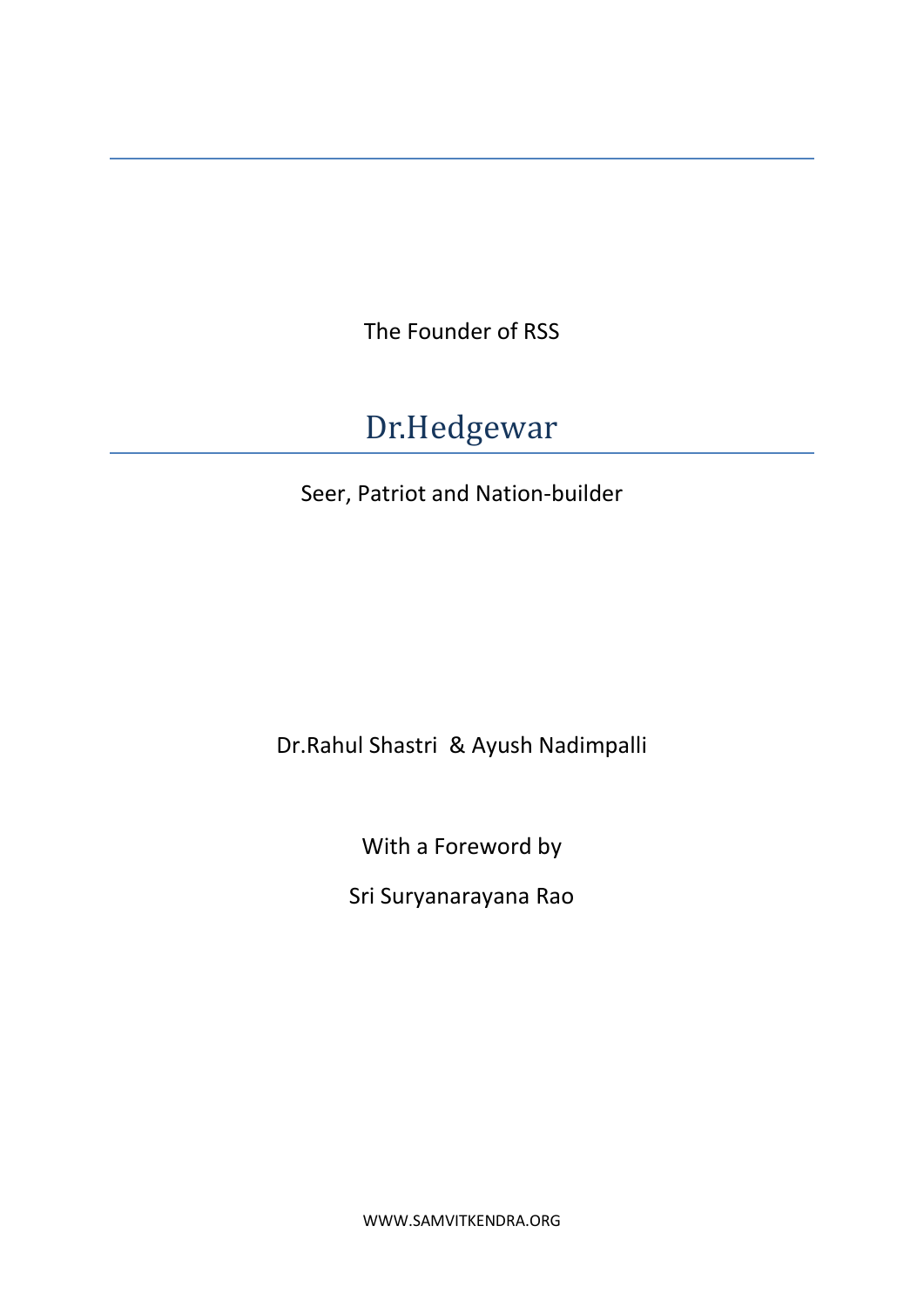



The B.B.C. of UK in one of its Quiz programmes had posed a question "Which is the biggest non-governmental voluntary organization in the world?" Not getting suitable answers, the quiz master himself declared that "the Rashtriya Swayamsevak Sangh, a Hindu voluntary organization working in India." This was a few decades ago. As at present, the organization has expanded in multiple proportions and still growing. But very few outside Sangh circles know the name of the founder of this mighty R.S.S., Dr.Keshav Baliram Hedgewar.

Dr.Hedgewar was a unique and extraordinary person. He was a passionate patriot, an undaunted, determined, relentless practical worker, a deep and clear thinker, a versatile organizer all rolled into one. From his boyhood he struggled to free the country from the foreign yoke, adopting every method. Very honest and earnest in all his attempts, he ultimately came to a conclusion and decided to start a non political organization to mould men of character, inculcating discipline with absolute selfless dedication and readiness to sacrifice everything for the Motherland and its people. Rashtriya Swayamsevak Sangh is the distinctive, genuine end product of the intense *Tapas* of such an unparalleled practical worker.

Organising the Hindu society was not an easy job. The great king maker Arya Chanakya has made a significant statement that "The inactivity of the good Hindu has caused greater havoc and damage to the Nation than the intense activities of the evil minded and barbaric wily invaders." Every Hindu was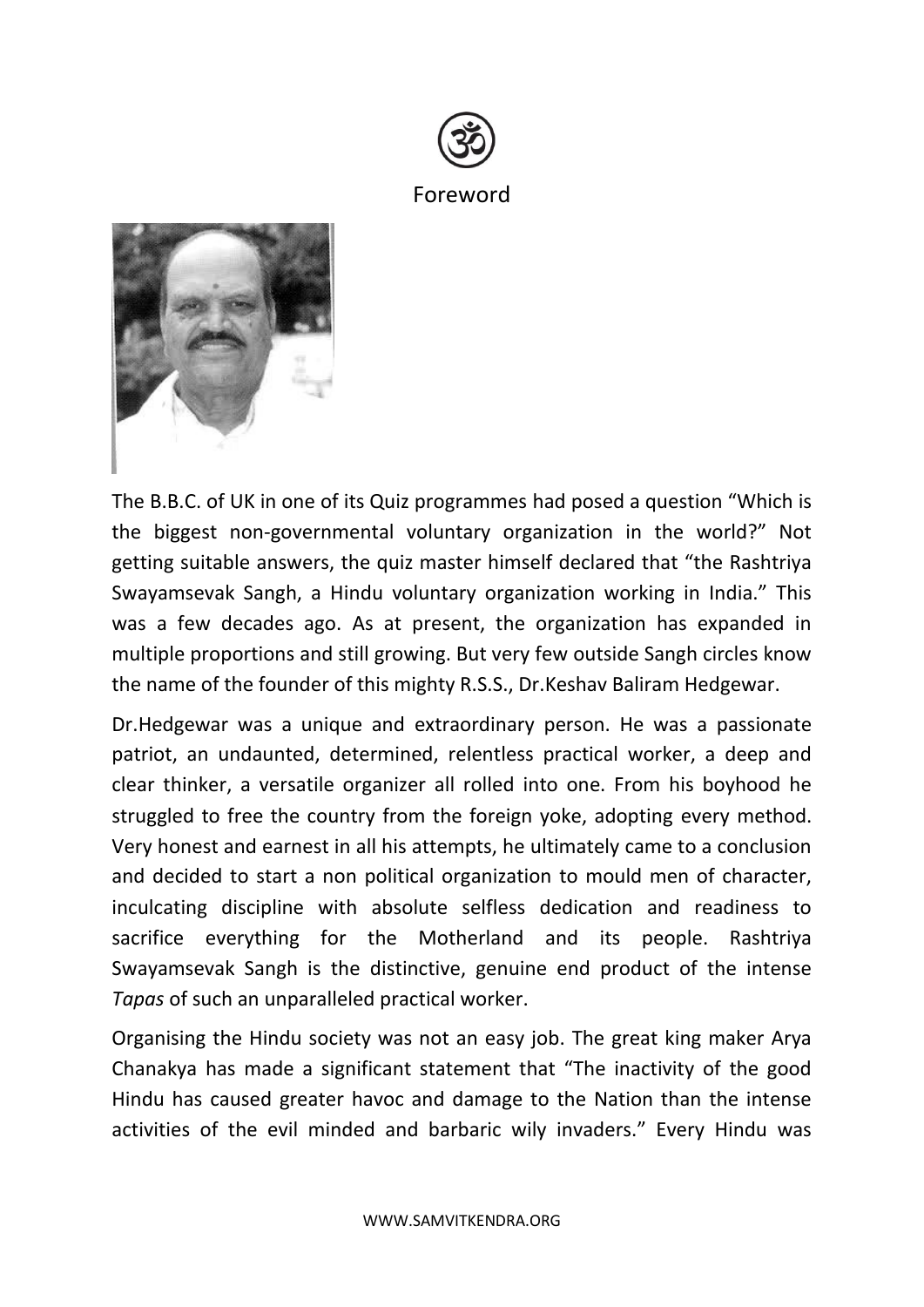intelligent but dormant and not practical. Moreover the Hindu society was amorphous with so many diversities and divisions.

Dr.Hedgewar took up this challenging task of transforming the Hindu. The timid and docile Hindu was to be made a virile, active and assertive Hindu. Dr.Hedgewar's instrument of transformation was a simple programme of bringing together young ones of a locality for one hour at a particular place and time. This was also not an easy task. But Dr.Hedgewar's tireless efforts of going to the homes of every person and informally having a personal talk with full of affection, his transparent sincerity and intense love for the Motherland, made every person he contacted submit and follow him and the daily 'Shakha' was started. Shakha begins with hoisting Bhagwa Dhwaj with salutation, then in a disciplined atmosphere some games and physical exercises, patriotic group songs and a small talk about the country ending with a prayer would give the necessary samskars for the body mind and intellect to mould every person into a Swayamsevak, keeping Dr.Hedgewar himself as the model before them. This is the simple but most effective technique that Dr.Hedgewar adopted, the main content of which was informality and intense affection. Swayamsevaks moulded in this manner formed the backbone of the organization and the chain of such swayamsevaks are responsible for the present enormous growth of the Sangh and its allied activities.

Shri Ayush Nadimpalli & Dr.Rahul Shastri, who have written this short biography of Dr.Hedgewar deserves all appreciation and admiration. Readers of this biography are sure to be inspired to know more about Dr.Hedgewar and the R.S.S. My heartfelt thanks to Shri Ayush for giving me an opportunity to write a few lines about Dr.Hedgewar. I sincerely pray for the popularity of this book on Dr.Hedgewar.

Chennai K.Suryanarayana Rao 25/09/2014 Senior Pracharak of R.S.S.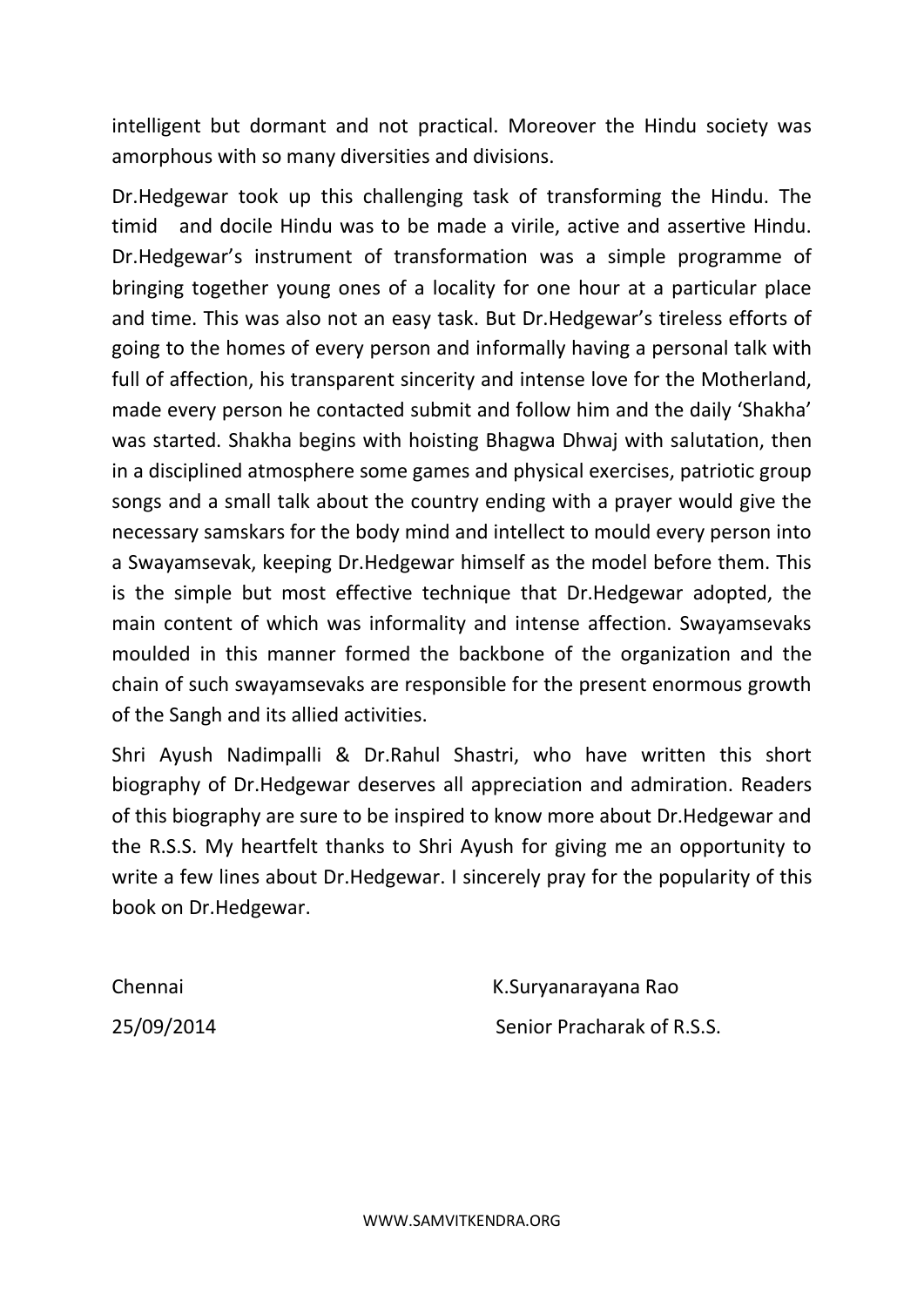# Contents

| Introduction                       |
|------------------------------------|
|                                    |
|                                    |
| Dr.Hedgewar: The Story of His Life |
|                                    |
|                                    |
|                                    |
|                                    |
|                                    |
|                                    |
|                                    |
|                                    |
|                                    |
|                                    |
|                                    |
|                                    |
|                                    |
|                                    |
|                                    |
|                                    |
|                                    |
|                                    |
|                                    |
|                                    |
|                                    |
|                                    |
|                                    |
|                                    |
|                                    |
|                                    |
|                                    |

WWW.SAMVITKENDRA.ORG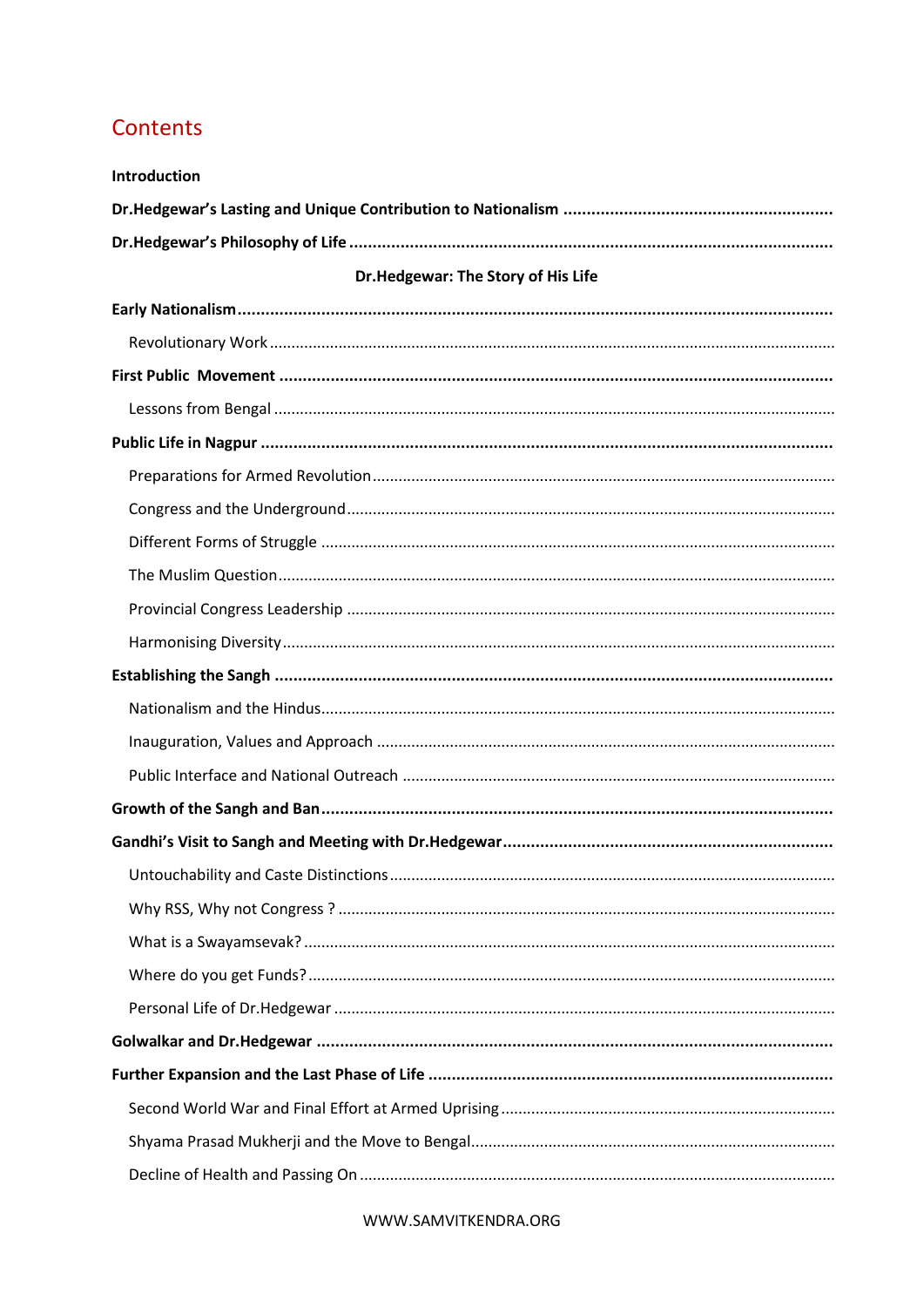# Dr.Hedgewar's Lasting and Unique Contribution to Nationalism

The long term significance of Dr.Hedgewar's work was recognised by Veer Savarkar. Speaking in a Sangh camp in 1939, he said," Our work is like the torrential rain which falls down and flows away. But Dr.Hedgewar's work is like the farmer who channelises the rain water and makes the best use of it."

The exponential growth of the number of people working relentlessly to realise Dr.Hedgewar's vision of a glorious motherland, is living evidence of the enduring quality of his life's work. Not only has the organisation grown, but it has spread to every section of the society, every nook and corner of the country, encompassing all facets of socio-economic, political and cultural life of Bharat today. And it is still growing.

His unique vision emphasised four aspects of positive nationalism that have relevance even today.

# The "Shakha" - Enabling Self-Organization of Society :

Our nation has produced a number of thinkers, reformers and leaders who have worked tirelessly for the glory of our country and sacrificed their all. Dr.Hedgewar is undoubtedly one such stalwart.

However, what makes his contribution special is the fact that he built an organization with an innovative style of functioning viz, the daily RSS Shakha. He insisted that if somebody wants to work for society and nation, on daily basis he should dedicate an hour for the Sangh. The Swayamsevaks who come to the Shakha, work to organise and integrate society. Through this, the RSS has established a tradition of ordinary people living extra-ordinary lives for the sake of the nation.

# Creating a Hindu Identity over Caste Identity :

Many social reformers were working for eradication of caste inequalities and untouchability by attacking the caste system. Dr.Hedgewar embarked on a new path of not considering castes but only insisting on the unifying factor of Hindutva (Hinduness).

In 1939, Dr.Babasaheb Ambedkar visited the Sangh training camp ( Sangh Shiksha Varga ) in Pune. Dr.Ambedkar was surprised to find the Swayamsevaks moving about in absolute equality and brotherhood without even caring to know the caste of the others. When Dr.Ambedkar asked Dr.Hedgewar whether there were any untouchables in the camp, the latter replied that there were neither touchables nor untouchables, but only Hindus. Dr.Ambedkar personally asked the castes of the Swayamsevaks in each room and was happy to find that many Swayamsevaks were from the socalled untouchable castes. One of the participants in the camp was Sri Gangadhar Bagul who later became a Zilla Sanghachalak of RSS, ( District President ). He wrote about the entire discussion between Dr.Hedgewar and Dr.Ambedkar in his autobiography, "Patha Sanchalan" .

The unique order "Ekshah Sampat" (Fall in One Line) symbolizes the profound thinking of Dr.Hedgewar through which he not only made everybody to walk together but also eat together, which was quite revolutionary at that time. The whole RSS functioning is in tandem with this line of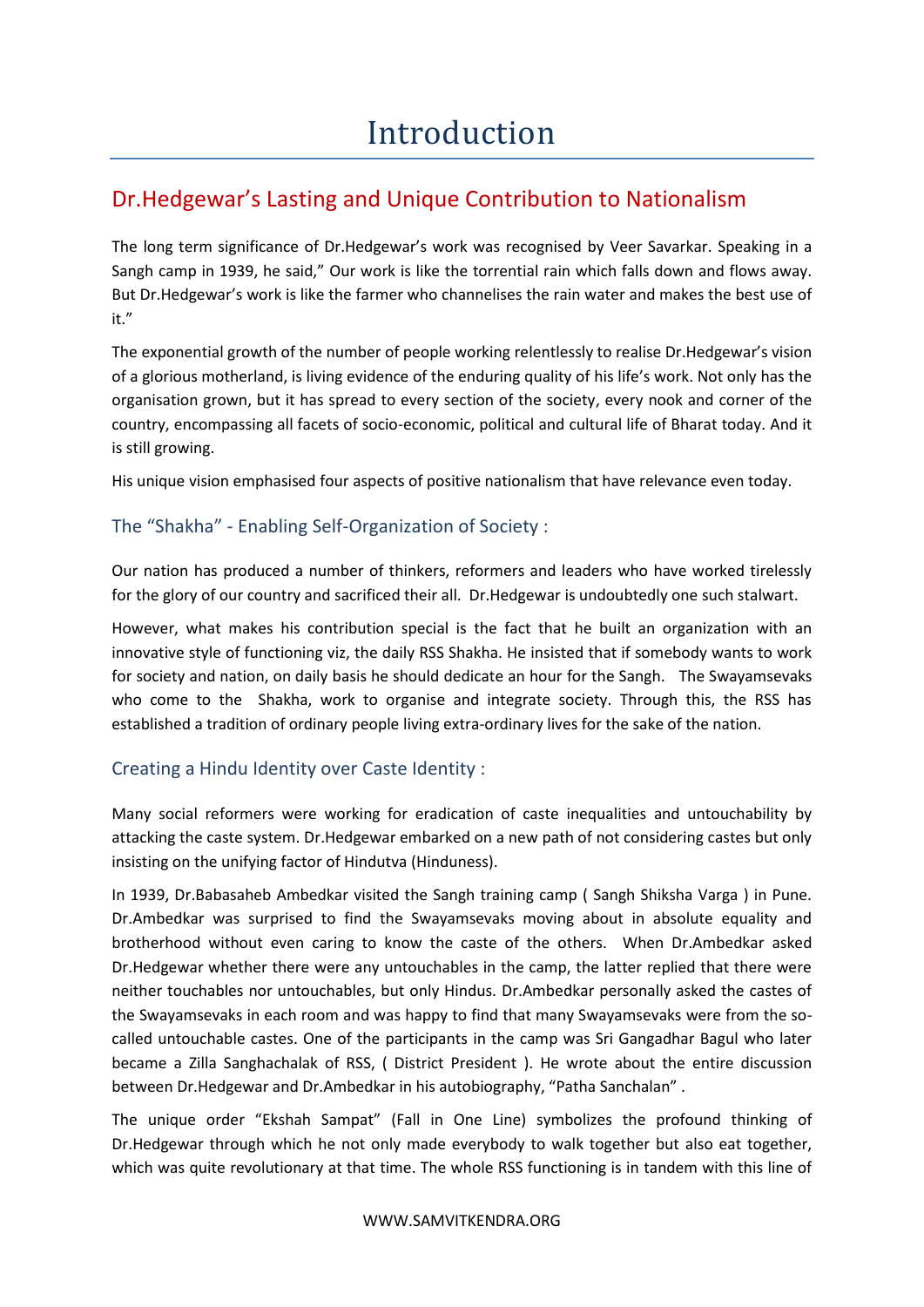thinking. He made Swayamsevaks to identify with the bigger identity of Hindutva as against their caste identity. The success of this practice set by Dr.Hedgewar resonates in the fact that even today nobody is asked about their caste or class, there by eroding the caste divisions among the Sangh Swayamsevaks.

## Organisation for Women on National Ideals :

Like Swami Vivekananada, Dr.Hedgewar believed that women can solve their own problems provided they are given education and freedom to organise themselves. He stood up for the respect for women and their rightful place in society. RSS shakhas had only male members. However, on many occasions, he invited women leaders to give talks in RSS Shakhas to enable the swayamsevaks to get a perspective.

He extended support to various organisations working for the cause of women education, consolidation and social transformation. Dr.Hedgewar also approved the formation of Rashtra Sevika Samiti, an organisation run by women that works towards achieving the pristine glory of our motherland.

## Shuddha Satvik Prem in the Sangh

The secret of Sangh's growth has been the unadulterated love that is showered by the seniors. The foundation of this tradition of "shudh saatvik prem" was established by Dr.Hedgewar. He believed that Sangh is one big family and the corner stone of our work is the love for society. Many incidents shared by karyakartas are testimony to this. This was evident even in his last days. In spite of being terminally ill, he wrote a letter to a sick Swayamsevak in Mumbai expressing happiness over his successful surgery. This was on 19<sup>th</sup> June 1940, just two days before his death.

# Dr.Hedgewar's Philosophy of Life

# Personal Piety and Divine Mission of Sangh

Dr.Hedgewar exemplified in his daily life the saying of Basaveshwara: "None is smaller than me; and none is greater than a Shiva-sharana (devotee of Shiva)."

In his conception, he was just a servant of the Nation — a Swayamsevak. It was a living faith with him. Describing an ideal public worker, Dr.Hedgewar once said : "He is not like an ochre-robed monk. He does not proclaim, 'I make no distinction between gold and mud.' He knows the difference quite well, but he is not enamoured of the glitter of gold. He willingly says, 'The gold is for the society. I shall be content with mud.'

Dr.Hedgewar was pious by temperament, and cherished deep faith in God. He invariably began his letters, and even entries in the diary, with the sacred syllable OM or SRI. Whenever he started out from his house he would invariably salute God. The Sangh work was for him a Divine Mission and this faith manifested itself in every word that he spoke or wrote. He sincerely believed that he was just an instrument to carry out His injunctions through the medium of the Sangh.

In the letters that he wrote, the inscription at the top carried a saying of Tukaram : "Compassion means protection of the living and extermination of the wicked."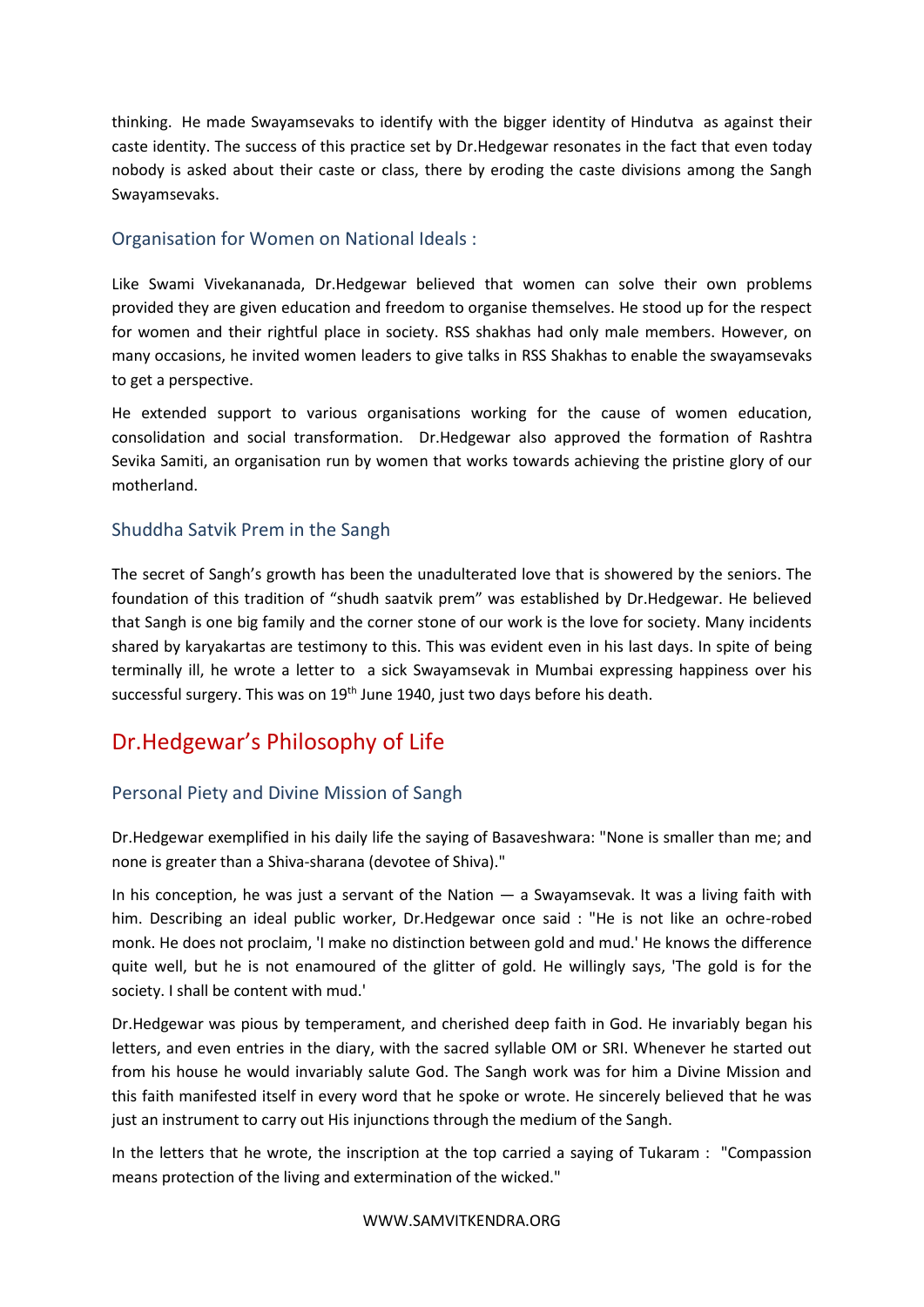# Humility Personified

Sri Damodarpant Bhat, a writer from Madhya Prant wanted to write a biography of Dr.Hedgewar. Dr.Hedgewar wrote to him stating "My life is not important enough to write a biography. Kindly excuse me."

On another occasion, Shankaracharya Vidyashankar Bharati declared him as "Rashtra Senapati" meaning "General of the Nation". Dr.Hedgewar came to know about this through newspapers and congratulatory messages. He immediately wrote back stating that he would not like to be called thus and also instructed Swayamsevaks and newspapers not to address him as 'Rashtra Senapati'.

# "Teach Me How to Live "

Dr.Hedgewar was very positive and confident in his outlook. His favourite quote was "*Swayameva Mrugendrata*". This is part of the subashit which says that the lion becomes the king of the jungle by his daring and courage.

He believed that the social transformation of our society will come by character building, individual transformation and consolidation of such individuals . During a time when going to jail and dying for the nation were considered as the ultimate objectives of patriotism, he laid emphasis on working for the nation and laying down one's life only as the last resort. His positive outlook is reflected in an incident wherein he struck down a line in a poster which said, " Teach Me How to Die". He changed it with the line " **Teach Me How to Live**".

**"Living for the nation"** sums up Dr.Hedgewar's philosophy of life.

#### *Much of the material in the book is drawn from*

- ◆ Dr.Hedgewar- The Epoch Maker by Sri Deshpande & Sri Ramaswamy (compiled ) & Sri H.V.Seshadri ( Ed.)
- ◆ Yugadrashtra Dr.Hedgewar in Telugu by Sri Bandaru Sadasiva Rao
- ◆ Keshav Baliram Hedgewar in Hindi by Sri Rakesh Sinha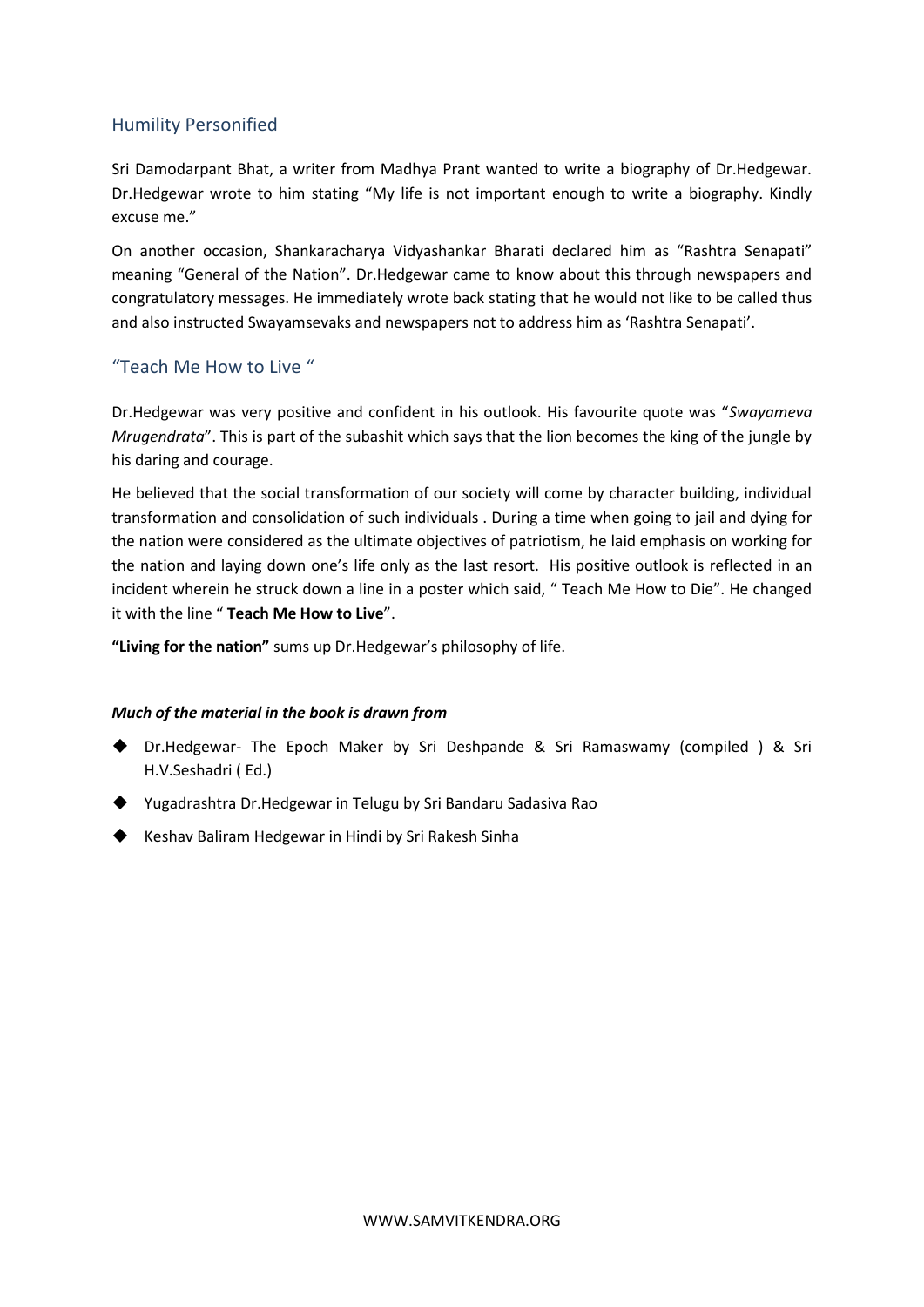# Dr.Hedgewar: The Story of His Life

Keshav Baliram Hedgewar was born on a Sunday, on April 1, 1889, in Nagpur. His family originally hailed from, in the village of Kandukurti, in Bodhan Tehsil, Nizamabad District, in the region of Telangana. Suffering from Mughal rule, his ancestors had moved to Nagpur.

The Hedgewars were a prosperous family of scholars, devoted to the Vedas. In course of his travels, the Shankaracharya used to nominate someone from their family to be in charge of propagating Dharma in the area. With the rise of modern education under British rule, the Hedgewars took to performing religious ceremonies to eke out their livelihood.

There was also a tradition of service in the family. Keshavrao's father, Baliram Pant was not only devoted to his religious obligations, but also service minded. When plague hit the area in 1902, he was ever ready to help with the last rites of the deceased, even if this meant visiting the crematorium twenty times a day. After weeks of service, both parents of Keshavrao died of plague, and he was orphaned.

Keshavrao spent most of his childhood days in his friends' houses. Even at this early age, he was blessed with self-respect and fortitude. He never accepted food from friends or asked for money. He was always among the top five in the class. He was reticent, but warm-hearted and made many friends. His favourite pastimes were five mile runs, swimming and games.

# Early Nationalism

All are born with some sanskaras, but exceptional children are born with a genius, turning into child prodigies. Keshavrao was a born patriot. Even as a child, he was imbued with nationalist fervour. As an eight year old, when he was give sweets to celebrate the  $60<sup>th</sup>$  anniversary of the coronation of Queen Victoria, instead of clamouring for more as children would, he threw them away calling them poison, and mourned the destruction of the Bhonsles by the British. He boycotted the firework celebrations of the coronation of Edward VII arranged by the Empress Mills in Nagpur, when he was twelve years old.

His patriotic enthusiasm found no task unattainable. In those days, the Union Jack flew atop the Sitabuldi fort in Nagpur. Keshava with his friends hatched a plot to pull down the Union Jack, and started digging a tunnel to Sitabuldi fort from their study room in their teacher's house. They were however discovered and their plan was foiled.

A few years later, Tilak became the Treasurer of the Paisa Fund, launched to promote Swadeshi with mass support. Keshavrao worked ceaselessly, going from house to house to raise funds. He was then strongly attracted to Dr.Moonje, an outstanding public figure and nationalist from Nagpur.

Keshavrao also participated in the Vandemataram movement.<sup>1</sup> In 1907, he went to Rampayali to visit his uncle for Dasara. As usual, a huge Dasara procession with the elite, including government

<sup>&</sup>lt;sup>1</sup> Maharshi Aurobindo Ghose writes: "It was by means of the mantra 'Vande Mataram' that the vow of patriotism was administered to the entire country overnight."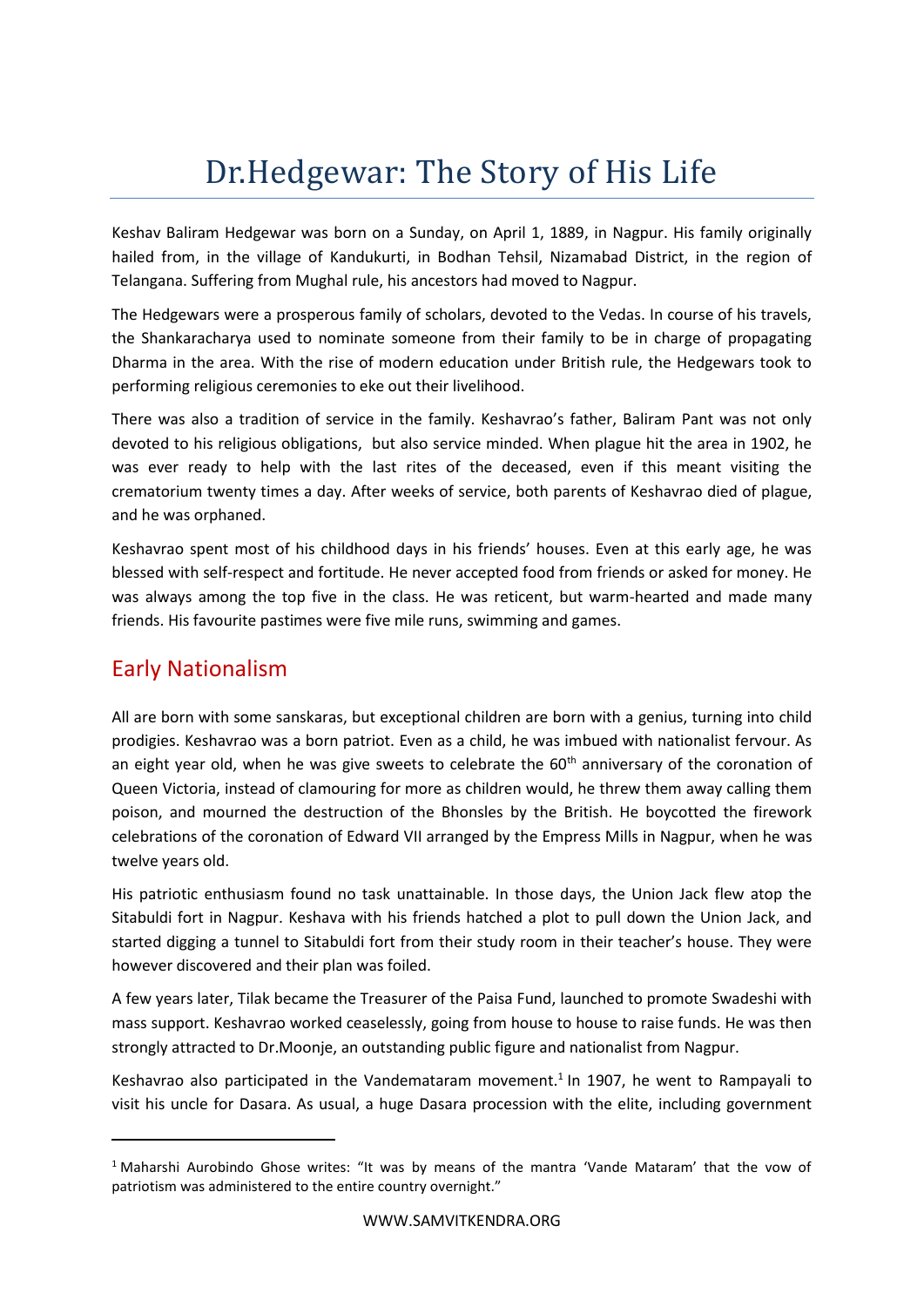officers, local villagers and youth, was taken out. Acting to a well laid out plan, Keshavrao led some youth in shouting loudly "Vandemataram". As pandemonium broke out and loyalists tried to stop them, Keshavrao with two other youth sang the whole poem "Vande Mataram" surrounded by a protective cordon of nationalist youth. They followed this with a discourse on the real significance of the "killing of Ravana". Although the police inquiry that followed was dropped due to local pressure, Keshavrao was shadowed by the police after the event and his uncle was transferred.

Next year, Lokmanya Tilak visited Nagpur and electrified it with his call for Swaraj. Keshavrao was then studying matriculation in Neel City school. He was orphaned five years ago, and was in dire financial straits. Undaunted by personal difficulties, he organised the students, and when the local inspector of schools visited the school for inspection, he was greeted with the roar of "Vande Mataram" from class to class. Furious, he ordered the expulsion of the guilty students and left the premises. Although everybody knew that Keshavrao was responsible, the students stuck together and refused to identify the ringleaders. As a result, all students of the two classes were expelled.

In retaliation, the students of the school went on strike for two months, after which the city elders arranged for a face-saving apology that allowed the expelled students to be readmitted. The strike was called off. Keshavrao was counselled to apologise in view of his dire personal situation. He however refused, and was expelled along with another student.

After leaving Neel city school, Keshavrao joined the National School : "Vidya-Griha" in Yeotmal. This was a chain of educational institutions started by nationalists to help students expelled from government institutions, to continue their studies.<sup>2</sup> However the school paid the price for admitting Keshavrao, by being forced to close down in a few months, because Cleveland, the espionage officer established a police outpost right in front of the school to suppress nationalism. Keshavrao had then to go to Poona to complete his matriculation by private appearance, which he did with flying colours.

Thus even in his early life, we see him combining high academic performance with uncompromising nationalism, even in face of extreme personal difficulties.

# Revolutionary Work

After matriculation, Keshavrao returned to Nagpur. By then he was in touch with the underground revolutionary movement. He arranged for the hideout of Madhavdas Sanyasi, a Bengali revolutionary of the Kranti Dal, then on his way to Japan, at Mahopal village, at the house of Appaji Haide. He also arranged for a substantive monetary contribution.

By now, Keshavrao was committed to the ideal of an armed revolution against British rule. Dr.Moonje, who was sheltering him in Nagpur, thought that Keshav should pursue further studies in Calcutta, "the Kashi of Revolutionaries". The Nagpur revolutionaries also thought that this would be the best way to establish contact with the Anushilan Samiti of Sri Pulinbihari Das, and receive training. Collecting money through private tuitions and teaching at a Sunday school, and partly supported by Sri Dajisaheb Buti, Keshavrao Hedgewar went to Calcutta in 1910 and joined the National Medical College, more with an eye on revolutionary training, and less for higher studies.

<sup>&</sup>lt;sup>2</sup> Sri Aurobindo Ghose, Dr.Rasbehari Ghose, Barrister Surendranath Bandopadhyaya and others had established a national university called the "Vidya-Griha" that drew up the syllabi, held exams and awarded degrees.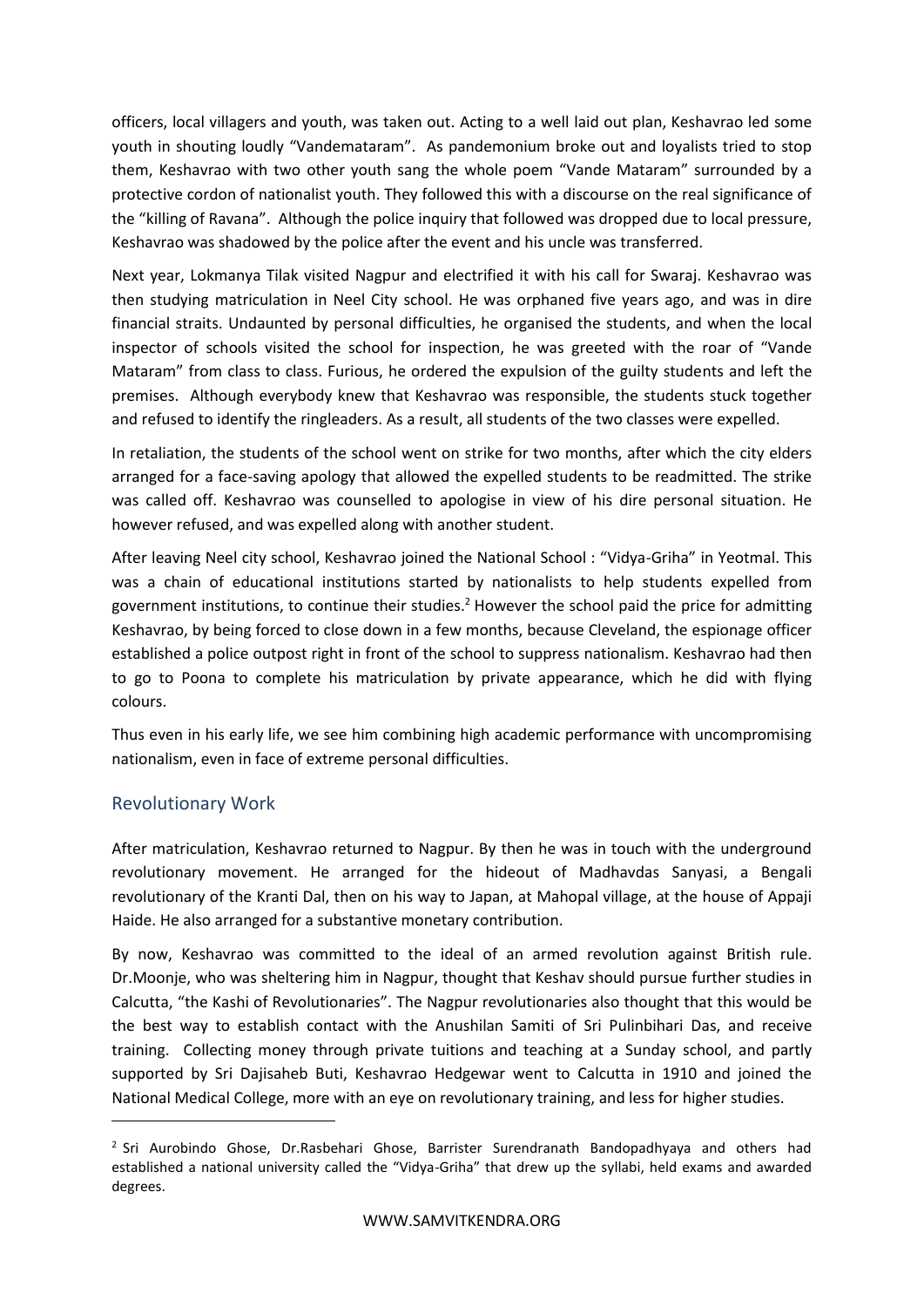Keshavrao had an impressive physique, and broad chest. He continued his vigorous physical exercises, and consumed large quantities of milk. He could down 20-25 rotis at one stretch. His object was to build a healthy body fit to serve the nation.

His public activities continued. One of his early contacts was the sixty year old Maulvi Liaqat Hussain, a nationalist Muslim, and dedicated follower of Lokmanya Tilak and Swadeshi.<sup>3</sup> Liaqut Hussain lived on a few annas only, but assiduously collected funds for the poor, buying texthooks for poor students. He frequently organised prabhat pheris, and public meetings in college squares. Keshavrao participated with friends, helped to organise the meetings, and even addressed one of them. At one such meeting, when one of the speakers slighted Lokmanya Tilak, Keshavrao strode to the dais and slapped him on the cheek.

Keshavrao also noticed tendencies of provincial separatism during his study in Calcutta. Marwaris generally remained aloof from and indifferent to the Vandemataram movement that emerged in protest against the Partition of Bengal. On the other hand, when Marwari properties were looted, their women defaced, their ears and noses cut off by Muslim rioters, to rob them of their jewellery, the Bengalis remained largely indifferent.

There were frequent riots in Calcutta provoked by the public butchering of cows by Pathans from Kabul.<sup>4</sup> Organising fellow students to rise above provincial separatism, Keshavrao founded a service unit to serve the victims of these onslaughts, carrying the wounded on stretchers to medical homes, and treating them. Keshavrao kept in touch with many victims even after they recovered and returned home, visiting them in their houses.

Keshavrao joined the Ramakrishna Mission relief team sent to work for flood relief in 1913 in Vardhaman District in Bengal. In a team of five,<sup>5</sup> travelling in boats, carrying beaten rice and food for the needy, often wading through waist deep water and mire, avoiding snakes escaping from flood waters, he worked tirelessly, ignoring even the outbreak of cholera. Venkataramana, who was with him, notes in his diary that Keshavrao's zeal and capacity for work was fantastic.

The multifarious activities of Keshavrao brought him into contact with most of the important nationalists of Bengal of those days. Keshavrao often visited them. He also took care of the older nationalists who were often indigent.

He and his friends in the hostel shared their meals with Shambabu, who after solitary confinement in Burma for his patriotic writings in various nationalist journals, had returned to Calcutta in 1910. The students also organised medical help for him, and Keshavrao personally supervised all aspects of Shambabu's daughter's wedding from selection of bridegroom onwards, apart from collecting funds

<sup>&</sup>lt;sup>3</sup> Maulvi Liagat Hussain started a Swadeshi store: "Kuber Vastu Bhandar" after taking the vow of Swadeshi, sported a white cap, and in pyjama and sherwani always attended nationalist meetings in the front rank, holding the Bhagva flag. He flitted in and out of prison for his activities.

<sup>4</sup> Kabuli Pathans seemed to have left a special mark of aggression and violence against hapless Hindus all over India. Even the renowned revolutionary Ramlal Vajpayee, who had spent many years in USA preparing ground for the Indian revolution, writes of Nagpur of his days: "In a town with lakhs of people, an ordinary Pathan from Kabul enters, beats up the helpless poor, and goes away with his loot unhindered."

<sup>5</sup> In the team were: Nalini, Gokhale, Deshpande, R.S.Surve and Venkataramana (later a renowned patriot of Madras).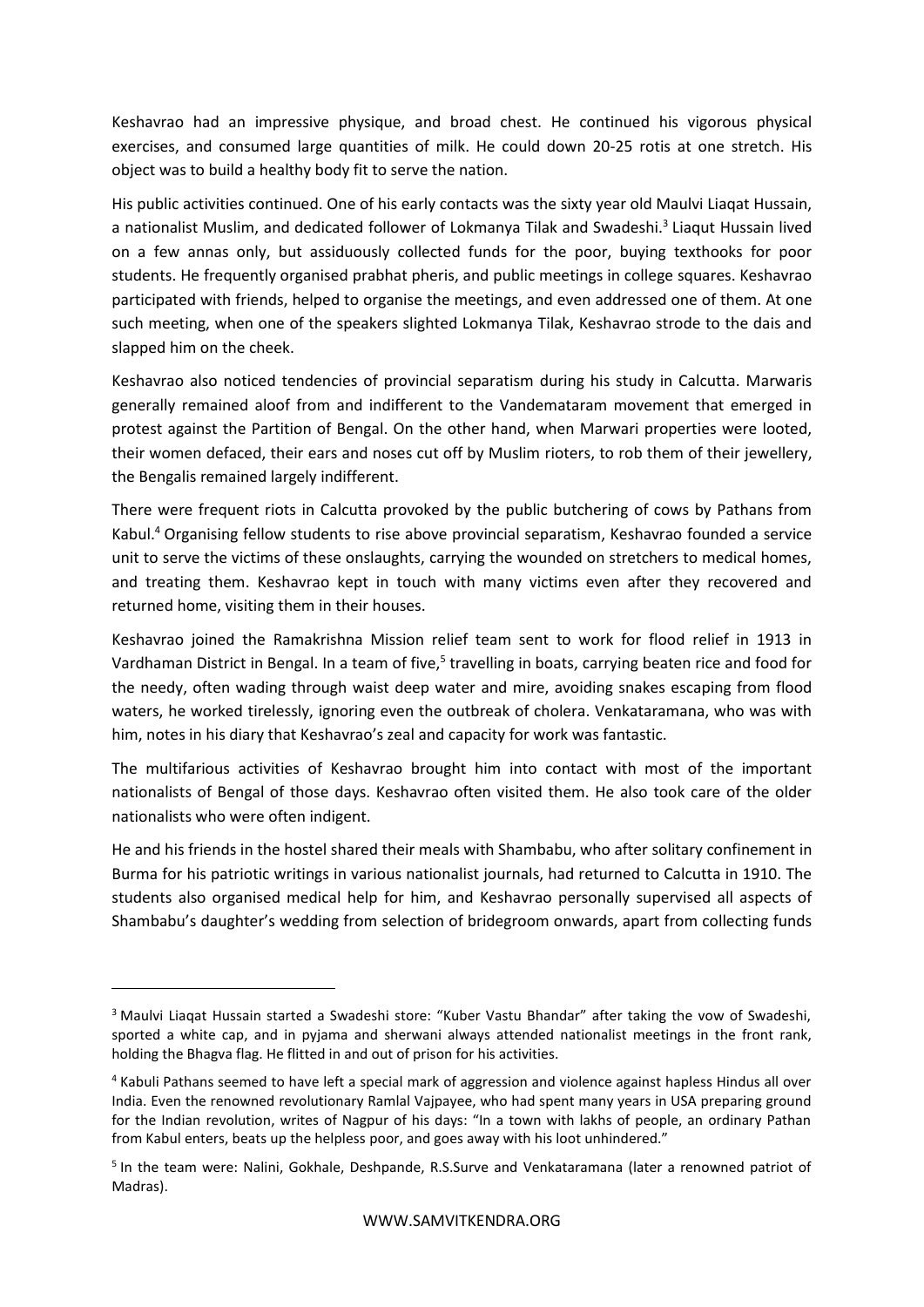for the purpose. Similarly, he nursed Maulvi Liaqat Hussain for a couple of months when he fell ill, serving him night and day. Keshavrao's service was always with a personal touch.

In the student hostel, Keshavrao initiated the public celebration of Ganeshotsav. After Tilak's incarceration in Mandalay in 1908 till his release in 1914, he fasted on Ekadashis. Khaparde and Babasaheb Paranjpe visited Tilak in Mandalaya prison, and whenever they came to Calcutta, Keshavrao would invite them to his lodge and listen to the news about Tilak and Savarkar. Narayan Savarkar came to Calcutta in 1910, and Veer Savarkar often wrote to him from his prison cell in Andamans. Keshavrao read these epistles with great interest.

Pulinbihari's Anushilan Samiti was active even in these difficult times. It was not easy to get admitted to the Anushilan Samiti. The applicants were meticulously screened.<sup>6</sup>. Keshavrao was a hardcore member, with the code name : "Koken". Trailokyanath Chakravarthy whom Keshavrao had supported when he passed through Nagpur, has photographs of that group in which Keshavrao can be seen. He says in his book: "30 Years in Prison", that only those who had taken the vow of renouncing their homes and families were entitled to full membership of the Samiti.

As a hardcore member of the Anushilan Samiti, Keshavrao distributed underground literature to quicken public awakening. He sent books and pamphlets to Nagpur and other places through friends going home during vacations. And he himself carried revolvers for his revolutionary friends when he went to Nagpur during holidays.

In spite of all his public and clandestine activities, Keshavrao listened to classroom lectures with onepointed attention, and imprinted them on his razor sharp memory. In the 1912 exam, he scored 72% in Chemistry, and 65% in Anatomy.

# First Public Movement

Keshavrao passed LMS in 1914 and completed the course in 1915. Meanwhile, in order to discourage the nationalist institutions, a legislation was moved in the Central Legislature to de-recognise the degrees awarded by these institutions, although not debarring the doctors from practicing their profession.

This provided Keshavrao with a suitable cause to organise his first public movement. The resources were limited, and had to be used for maximum effect. With the full support of Dr.Ashutosh Mukherjee, Keshavrao met leading newspaper editors and planted stories about protest meetings being held in Calcutta and elsewhere. The newspapers followed up these news reports with scathing editorials. The government was taken aback by the press coverage of events that its own espionage network had failed to report.

The blitzkrieg in press was followed up with a mammoth public meeting in Calcutta. Surendranath Bannerjee presided over the meeting, which passed a resolution demanding recognition to medical

<sup>6</sup> The person's attitude, character, patience, endurance, obedience, self-control and such other traits were put to a severe test and only those who came through it successfully were admitted. The members were graded, and the best of them formed the hard-core, the others constituting circles of second and third removes, and so on. Each member on enrolment had to take a religious vow in the presence of ten or twelve people, or in the Kali temple or in the crematory. There were four strata of members, and the vows were different for each category. The severity of requirement increased as one proximated to the hard-core.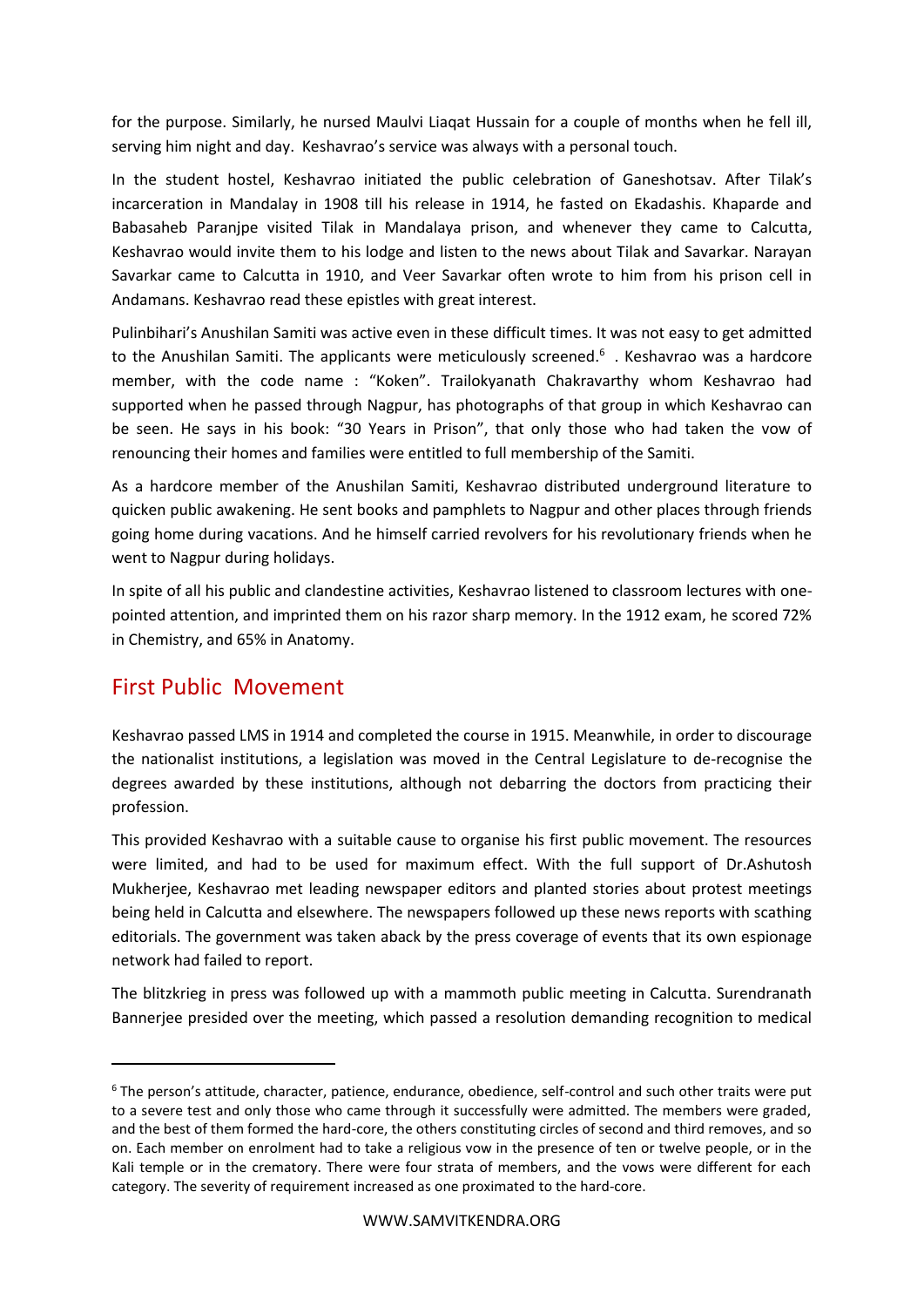graduates from the national university. The government was forced to backtrack, and agreed to recognise the medical degrees after the graduates passed a token examination. While many took the exam, Keshavrao refused to take it, calling it "alien dictation", and said that his primary purpose in joining the national university was to avoid such alien dictation.

Keshavrao had made his point. He had mobilised press and public opinion to defeat an unjust legislation of a dictatorial foreign government. He had no personal interest in the agitation, as he had no intention of practicing medicine.

Upon completion of his course, he was advised by the Principal to take up a job in Burma which was available. Keshavrao politely refused, explaining the higher patriotic ideals which inspired him. He was committed to the high expectation of Sri Aurobindo Ghose, who had said while resigning from the principal-ship of the National University: "It was not to provide some book learning or means of livelihood to young men that we have started this educational institution. Our aim has been to prepare them to serve the Motherland and undergo suffering and sacrifice if need be at her altar."

# Lessons from Bengal

The Bengal agitation organised by Dr.Hedgewar was part of a broader learning process that extended from clandestine underground revolutionary activities to open mobilisation of public opinion and movements. He had established wide ranging contacts through his work for Anushilan Samiti across North India. He had gained the experience of underground activity, and understood the problems involved.

He had seen how fleeting and shallow public enthusiasm was. He had seen revolutionary and nationalist sentiments boil in emotional moments, and evaporate quickly over time. He had seen enthusiasm stultify under disorganisation. He had seen Hindus divided by narrow considerations of province and language.

He grappled with the problem of transforming the effervescent sentiments and emotions of a divided people into lasting convictions and organised and disciplined actions for a united nation. He began to feel that the key to successful nationalism lay in the deepening of the Self. Before preaching patriotism to others, one had to become a shining example oneself. And this required training of body and mind to serve the cause of the nation till the last breath.

# Public Life in Nagpur

Returning to Nagpur in 1916, at the age of 27, Dr.Hedgewar resisted pleas to set up practice and get married. Medical practice was lucrative and in great demand, since according to estimates, there were not more than 75 medical practitioners in the whole of Central Provinces and Berar. However, Dr.Hedgewar was not interested in making money or setting up a family. Instead he joined Bhauji Kawre in his revolutionary activities in Kranti Dal, using his experience from Calcutta to prepare plans that Kawre implemented.

# Preparations for Armed Revolution

Given his wide contacts in other provinces, he was soon called upon to strengthen the communications network. A gymnasium was started in Nagpur by Anna Khote and reading rooms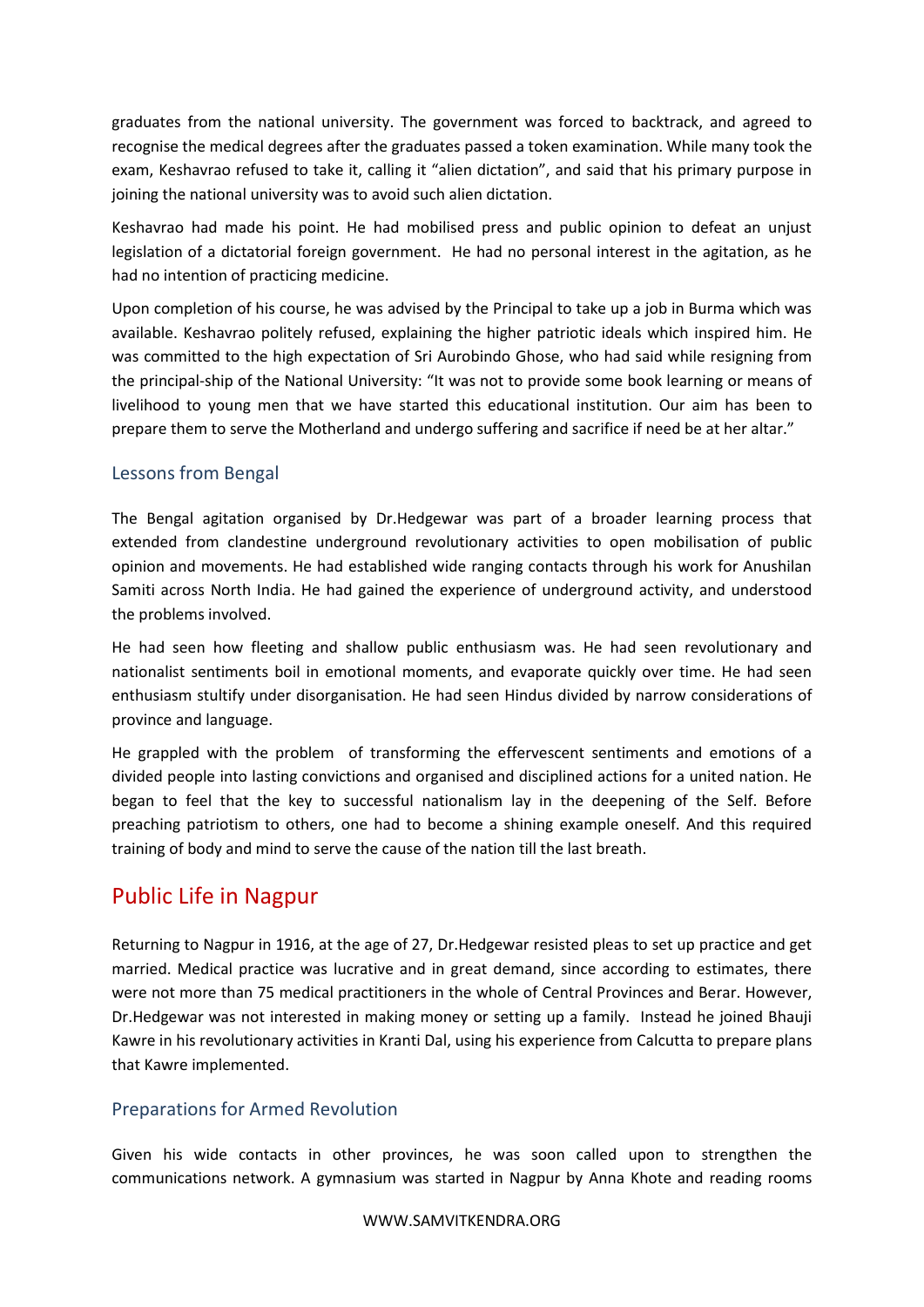were started in Wardha and Nagpur as recruitment centres. Money was needed for arms and ammunition. Utilising social occasions and strategic luncheons hosted by sympathetic landlords, funds were raised, sometimes up to five to six thousand rupees on a single occasion.

Re-establishing contacts with the Bengal and Punjab underground, Dr.Hedgewar sent 20 selected volunteers from Nagpur and Wardha to organise in North Bharat. Gangaprasad Pande, who was the leader of the group, set up his headquarters in Ajmer, where Ghandikiran Sarda joined him. Dr.Hedgewar coordinated the movement of volunteers and funds etc., from Nagpur.

The outbreak of World War 1 aroused hopes of a fresh uprising, and Dr.Hedgewar spoke to Dr.Moonje. With Moonje's introduction, he went to meet Lokmanya Tilak, and discussed the revolutionary situation in Central Provinces and Berar. However, the elder leaders may have felt that the time was not yet ripe.

Dr.Hedgewar dispatched arms to Punjab and Rajasthan. After a group of couriers was caught by the police, he began to send couriers disguised as women. New recruits were subjected to severe tests, and administered an "oath of dedication". Nanasaheb and Bhausaheb Talatule trained the recruits in handling arms, while Dr.Hedgewar taught them the art of clandestine work. Revolutionary literature, lives of Mazzini, Joan of Arc, Bengali rebels, reports of Alipore, Manektala bombings, Veer Savarkars's 1857 War of Independence formed the study material. Over 150 recruits were trained, one of whom was Harikrishna (Appaji) Joshi who later became a lifelong confidant of Dr.Hedgewar. In Nanasaheb Telang's residence, revolvers and cartridges were hidden in book cases.

The preparations stretched from Nagpur to Punjab. There were plans to secure ample ammunition from abroad, and in 1918 Vamanrao Dharmadhikari of Yeotmal was sent to Marmagaon to report on the arrival of a ship laden with ammunition. He has also stated that Dr.Hedgewar had asked them "to be prepared to rise in rebellion". Patil from Satara also reached Marmagaon, but after eight days, they got the news that the British had intercepted an enemy ship on the high seas. This scuttled the plans for a wartime uprising.

# Congress and the Underground

Dr.Hedgewar plunged into open public activities after the war, using the Ganesha festival to tour the entire province and address meetings. Work for the Home Rule League and the planned visit to Berar by Tilak provided other reasons for tours, agitation and organisation.

He combined public addresses and meetings with clandestine contacts with the Krantidal workers. There was also the problem of safeguarding the arms that had been collected for the aborted uprising. News from Amritsar indicated that this had been done in North India. In central India, however, many arms were not returned to the central corpus, indicating weakening discipline and possible misappropriation. This made Dr.Hedgewar realise that successful patriotism and purity in public life were interdependent.

Dr.Hedgewar was in the forefront of the "Rashtriya Mandal", formed by the Tilak school of Nagpur Congress. In order to popularise its Hindi weekly "Sankalpa", he toured the Mahakoshal area, where he picked up lasting friendships that were later transplanted into Sangh activities.

Once a Bengali gentleman of Mahakoshal, Sri Gnanaranjan Sen refused to become a subscriber since he was not comfortable with Hindi.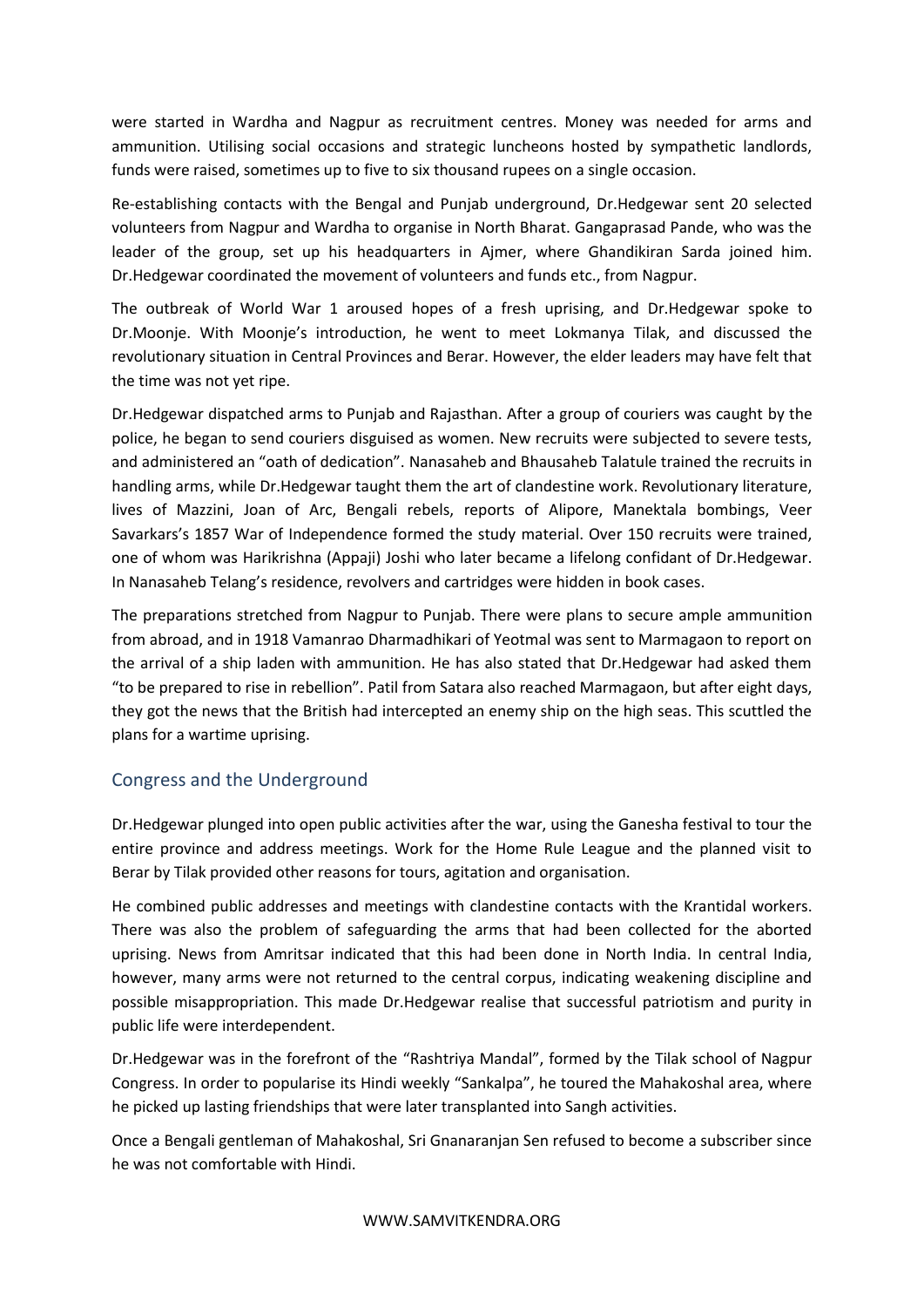Dr.Hedgewar's reply summed up his approach to national integration, and is worth reporting. He is believed to have said: "you have spent all your life in this Hindi province. That being so, is one local periodical devoted to a national cause such an unbearable burden to you? ... Whichever be the province to which we emigrate, should we not look upon it as our own and join the mainstream of life there ...?" Thus, in Dr.Hedgewar's view, being a patriot implied embracing every single part as well as the whole of Bharat.

Dr.Hedgewar started organising the students. For this purpose, he founded the "Rashtriya Utsav Mandal" and organised various functions under its aegis, involving distinguished leaders like Dr.Moonje, Khaparde and Loknayak Ane as well. He attended the 1919 Amritsar session of AICC, and in 1920 he joined the Bharat Swayamsevak Mandal of Dr.L.V. Paranjpe and helped to organise a corps of 1000-1500 volunteers for the Nagpur Congress session. When Lokmanya Tilak, who was to have presided over the session, passed away, he travelled with Dr.Moonje to Pondicherry in order to request Maharishi Aurobindo Ghose to preside over the session.

The Nagpur Congress session was held with 3000 reception committee members, 15000 delegates and 7-8 thousand spectators. Dr.Paranjpe and Dr.Hedgewar looked after the lodging and food, impressing all with their organisational efficiency, service mindedness and humility.

Dr.Hedgewar and his friends met Gandhi and pleaded for support for a resolution for Complete Independence. Gandhi dismissed the plea with the statement that this was implicit in the word "swaraj". However, Dr.Hedgewar's National Union prompted the reception committee to forward another resolution asking for democracy in India and liberation of all nations from capitalist countries.

Dr.Hedgewar disapproved of Gandhi's policy of linking non-cooperation movement with Khilafat, as he felt that it would only encourage extra-territorial fanaticism in Muslims. However, once the call was given for non-cooperation, he set about organising public meetings and bonfires of foreign clothes, in violation of the Sec. 144 that was imposed. Finally, he was arrested and charged with seditious speeches.

Utilising the court proceedings to further broadcast the message of freedom, Dr.Hedgewar argued in his defense that a) a foreign government had no right to judge an Indian b) that there was no lawfully established government in India c) he was only inspiring reverence for the motherland among Indians d) independence was the birthright of his country and inevitable. The judge found his defence to be more seditious than his original speeches, and banned him from public speaking for a year, with a bail of rupees three thousand. On Dr.Hedgewar's refusal to comply with the gag order, he was sentenced to one year's rigorous imprisonment.

# Different Forms of Struggle

Even in those days, Dr.Hedgewar was deliberating on the different types of struggle required for national revival. While being led out, he remarked that although we should be willing to go to jail, even to the gallows if called upon, jail going was neither all in all nor the only path for achieving freedom. He noted "there are ... many fields of national service awaiting us outside the prison".

Trying to harmonise the ideal of non-violence with the practical need for violence, he noted that "real non-violence lies in the attitude of the mind. At heart one should not harbour feelings of violence of hatred. One may outwardly carry out certain acts which appear to involve physical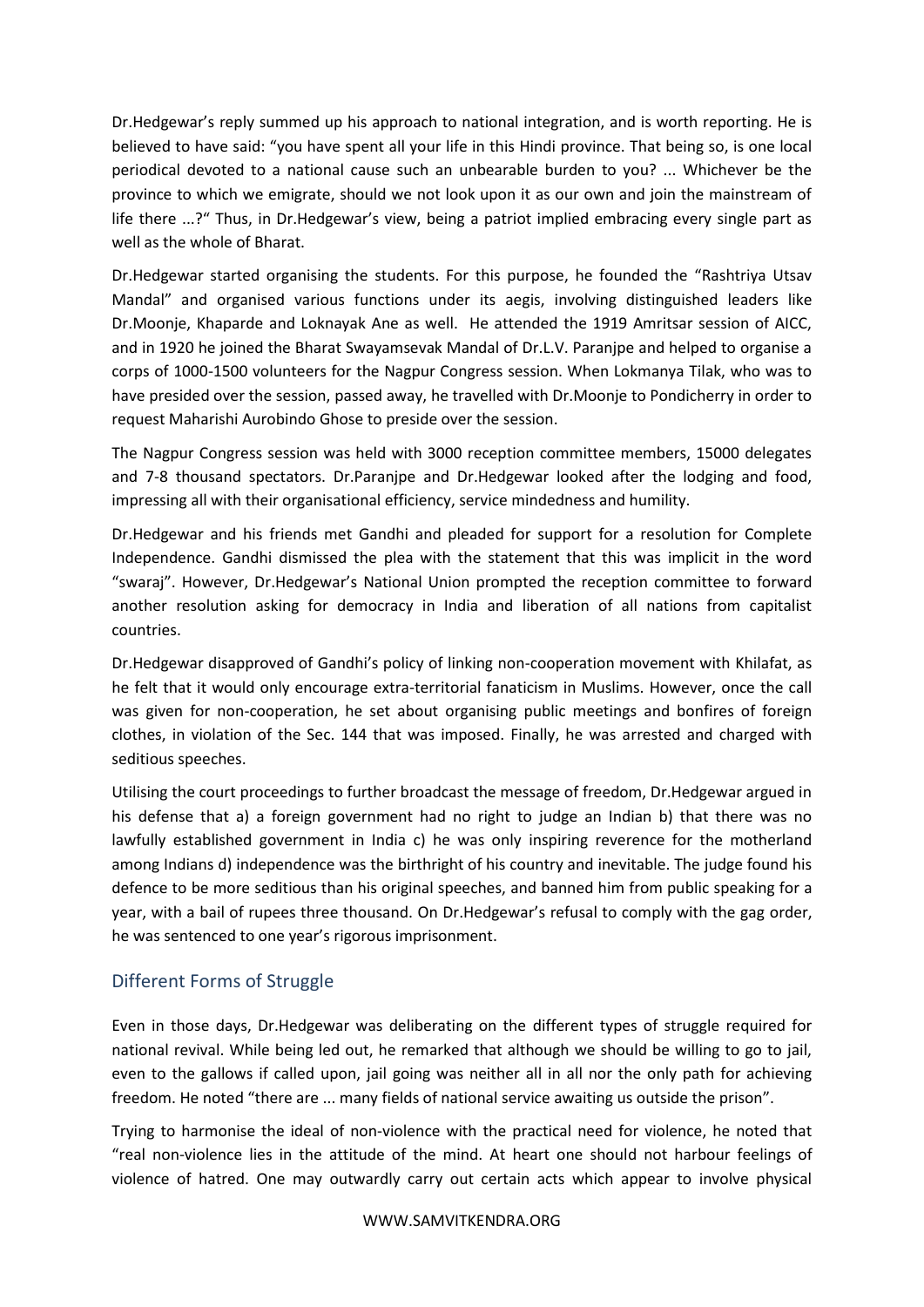violence, but if it is done in a spirit of detachment and without any selfish motive or hatred, then the act can no longer be termed violent."

Later in 1936, he explicitly pointed out the limits of Ahimsa, stating that it should not result in "Atma-Himsa". Observing that while the precept "Ahimsa Paramo Dharma", was well rooted in the Hindu mind, it had to be taught to other communities as well, and others would learn it only if it was taught on the basis of strength" since predatory communities would not listen to weakness.

Also in 1936, Dr.Hedgewar participated in the Temple Satyagraha in Pune against the Government ban on ringing of bells in Sonya Maruti temple, and playing of music on public roads, in deference to Muslim demands. He explained that such agitations were like external bandages to boils on the body, serving to provide relief without correcting the internal impurity that would cause the problems to re-surface. They were necessary but short term remedies. For long term remedy, Hindu society would have to be united, and become robust.

# The Muslim Question

Dr.Hedgewar sensed danger in Gandhi's slogan of Hindu-Muslim unity, linking Khilafat with noncooperation. He met Gandhi and argued that it was wrong to reduce to question of unity of different sects in a multi-religious society to a bi-polarity of Hindu-Muslim unity alone. Gandhi replied that this was aimed to secure a friendly attitude of Muslims and their participation in the nationalist struggle. Against this, Dr.Hedgewar argued that leading Muslims like Barrister Jinnah, Dr.Ansari, Hakim Ajmal Khan and others had identified with the nation and worked with Hindus under Tilak's leadership long before Gandhi's slogan of Hindu Muslim unity. He expressed the fear that this new slogan instead of helping unity, might further aggravate the feeling of separateness among the Muslims". Gandhi closed the discussion with the abrupt remark: "I have no such fear".

Unfortunately, Dr.Hedgewar's fears proved to be right. By the time he was released from prison, Mullahs and Maulvis were reciting passages from Koran to urge execution of kafirs and pursuit of jehad. Muslims had begun to replace Vandemataram with Allah ho Akbar. Separatism affected even educated muslims, and Jawaharlal Nehru remarked in his autobiography: "Even western-educated Muslims who had no genuine religious feelings began to grow beards and observe external Islamic rituals." Over 80 lakh rupees collected for the Khilafat movement, to which Hindus had generously contributed, went into the hands of fanatical Muslims. While Hindus burnt foreign clothes, Muslims sought permission to send the foreign clothes to their Turkish brethren.

Finally, the Moplahs of Kerala (in the south) rebelled, killing a thousand Hindus, converting twenty thousand, dishonouring and abducting thousands of Hindu women, looting property worth more than Rs. 3 crores (Servants of India Society report). Dr.Moonje who had toured the area, described it as the biggest Muslim attack on the Hindus after Muslim rule had ended. In Saharanpur, the local Khilafat committee members attacked Hindus, destroying property and life, dishonouring women. At many places, Muslims began to slaughter cows, attack Hindu processions, molesting Hindu women, desecrating Hindu temples. Nagpur, Amethi, Sambhal, Gulbarga and other attacks were followed by the Kohat massacre of Hindus which left 150 Hindus dead.

Muslim aggression was born of a total disdain for Hinduism, and a rejection of its right to exist. Reflecting this view, Mohammad Ali, a leader of the Khilafat movement, declared: "However pure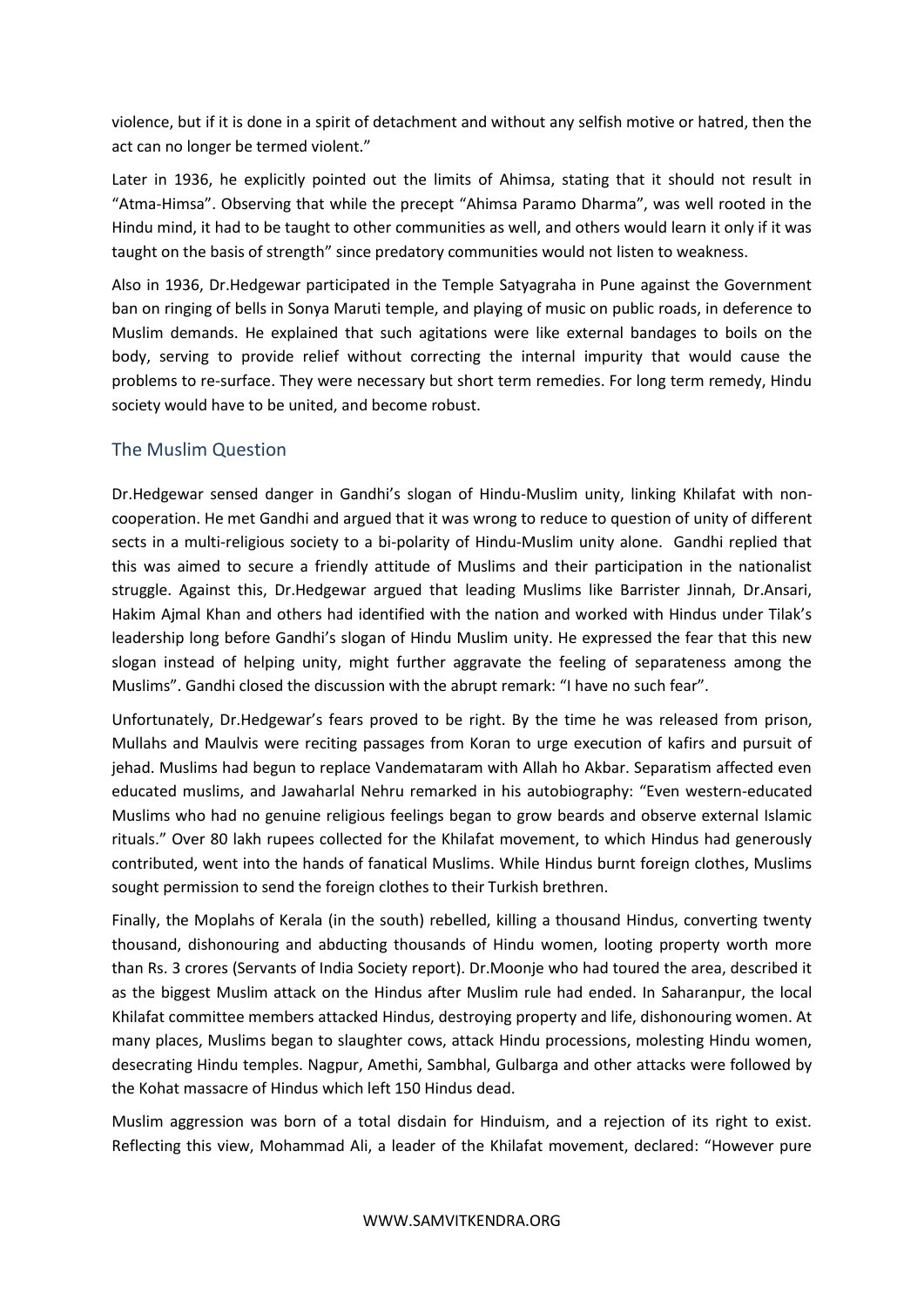Mr. Gandhi's character may be, he must appear to be from the point of view of religion, inferior to any mussalman, even though he be without character."

Even Gandhi who supported the Moplahs and the assassin of Swami Shradhananda, finally admitted that the root cause of the riots was Muslim aggression and Hindu weakness. He wrote: "My own experience but confirms that the Mussalman as a rule is a bully and the Hindu as a rule is a coward. I have noticed this in railway trains, on public roads, and in the quarrels which I had the privilege of settling. Need the Hindus blame the Mussalman for his cowardice? Where there are cowards there will always be bullies... "7

Before his murder, Swami Shraddhananda testified before the Non-cooperation Enquiry Committee, that Hindus were divided and not as well organised as Muslims, and stressed the need to organise them. Pt. Madan Mohan Malaviya also noted at the Belgaum session of the Hindu Mahasabha in 1924: "But for the weakness and fear enveloping the Hindus, many Hindu-Muslim clashes could have been averted", and stressed the need to organise the Hindus.

Painful questions arose: Did Muslims respond positively to fraternisation, or develop warmth to Hindu society? Did they reciprocate the tolerance of the Hindus? Were they willing to pay homage to the motherland?

Dr.Hedgewar's prescience on the Hindu Muslim question is also borne out by the fact that he was perhaps the first Indian statesman to forewarn the nation about the possibility of the demand for Pakistan. Speaking in 1932 at a Wardha district Sangh district camp at Alipore, he said: The Gandharadesha of yore has now become Afghanistan. Likewise, I am afraid, the Hindusthan of today may well become Islamistan of tomorrow if things continue in the same strain as at present. People may soon start thinking of securing political independence even at the cost of our Dharma and Culture. ... We are not in a position to say that such a possibility does not exist. In fact, at the recent Round Table Conference a proposal had been brought to convert most of Northern Bharat into Pakistan. This clearly indicates the way the wind is blowing."

# Provincial Congress Leadership

Dr.Hedgewar was appointed the joint secretary of Provincial Congress in 1922. In order to combat indiscipline in Congressmen, to inculcate dedication among them, he tried to organise a volunteer corps in the Congress. He called for four volunteers from each Taluq, but his move ran into difficulties due to the attitude of congressmen who expected volunteers to be merely "charge-free hamals" and assistants to political leaders. Even Dr.Hardikar's Hindustani Seva Dal (1923) ran into opposition from leading Congressmen, as observed by Nehru.

In spite of this setback, Dr.Hedgewar initiated many moves to forge a force of patriotic, self-less, dedicated and disciplined men. He invited Gangaprasad Pandey, the revolutionary leader of Punjab and Rajasthan, to set up a national wrestling school in Nagpur. He helped to set up an orphanage in Nagpur. He was active in the Rifle association of Dr.Moonje, participated in the provincial Sports Committee, never missed the evening prayer in the Hanuman Temple, participated in study groups, sponsored protests in front of liquor shops, participated in Ganesh festivals, and even attended one of the secret meetings of the underground in Calcutta.

<sup>7</sup> Young India, 29-5-1924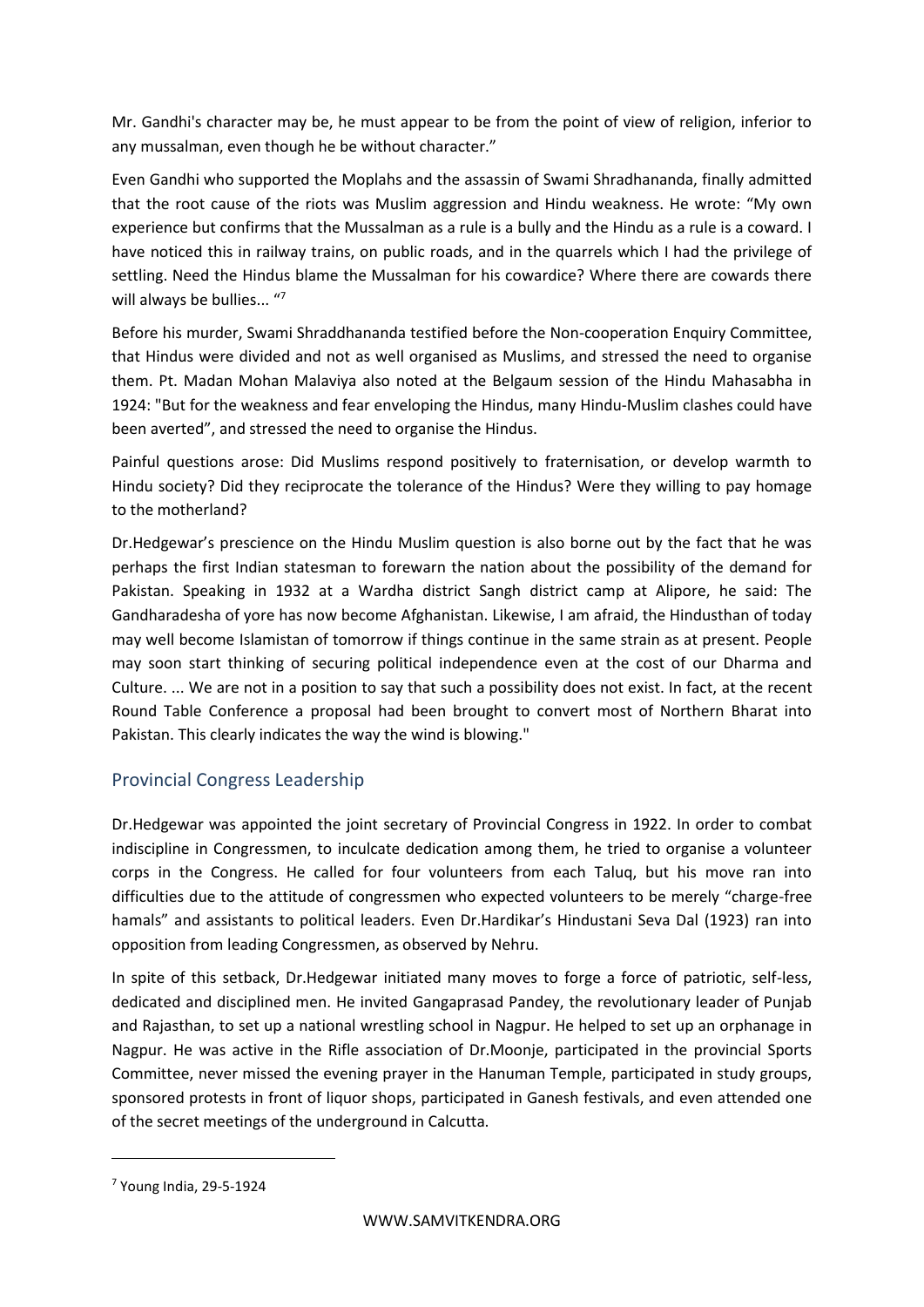These far-flung activities put the threads of wide ranging contacts into his hands, and when the time was ripe, he drew in these threads to weave the fabric of a disciplined, patriotic organisation.

## Harmonising Diversity

Dr.Hedgewar well knew that national interest demanded the harmonising of the many differences of approach and thinking that were natural in a diverse nation.

Thus, even as he led the Congress, he kept in touch with the revolutionary underground. He never felt any contradiction in his participating in the non-violent Satyagraha launched by Gandhi and following all its rules, even though he himself was a fiery revolutionary who believed that it was armed rebellion alone which would ultimately free the country.

In the Deogarh Congress Conference of 1923, over which he presided, when Mahatma Bhagavan Deen, a Gandhian, attempted to leave in protest against go-puja and a cow-protection resolution, Dr.Hedgewar not only prevented Bhagavan Deen from leaving, but gave him the floor to present his views on the subject. Only after Bhagavan Deen spoke, Dr.Hedgewar addressed the Conference. He would not favour estrangement merely because of ideological differences. Even Ramgopal, editor of Rajasthan Kesari (Wardha) admitted: "Dr.Hedgewar never lost a friendship on account of differing viewpoints..." He used to say to those with whom he differed: "I welcome you, but not your way of thinking !".

This was a life-long attitude. When in 1928, the Abhyankar group invited Dr.Ansari for the unveiling of the Tilak statue, while excluding Dr.Hedgewar and the Moonje group from the function, Dr.Hedgewar not only participated, but arranged a guard of honour for the statue by the Swayamsevaks.

While in jail, during the 1932 Salt Satyagraha, he intervened smilingly in a heated debate among the prisoners over who was greater, Gandhi or Savarkar. He said: "This is just like asking, which is more pleasant, the rose or the jasmine? The fact is, neither the rose is like jasmine nor is jasmine the same as rose. Of course, there is bound to be differences of opinion according to one's taste about which of the two is superior in beauty, softness and fragrance. In such a situation, rather than decrying the one and eulogizing the other, it would be far better to enjoy according to one's own liking."

It was this trait in Dr.Hedgewar which percolated into the swayamsevaks and had made them to whole-heartedly support the Congress movement, in spite of the latter's criticisms against them. In June 1934, the Congress passed a resolution prohibiting its members from associating themselves with the Hindu Mahasabha, the Muslim League and the Rashtriya Swayamsevak Sangh. Dr.Hedgewar, however, continued to enrol fresh members in the Sangh irrespective of their party affiliations.

When Hardikar, Chief of the Hindustani Seva Dal, impressed with the successful organisation of the Sangh, wished to meet him in 1934, he was welcomed to study the Sangh at close quarters. In 1938, when his old friend from revolutionary days, Balaji Huddar returned from Spain a leftist, he was welcomed and even invited to talk to the swayamsevaks of Nagpur about his experiences abroad. Huddar later observed about the genuine friendship of Dr.Hedgewar : "He was at once one with others — whatever their views or age."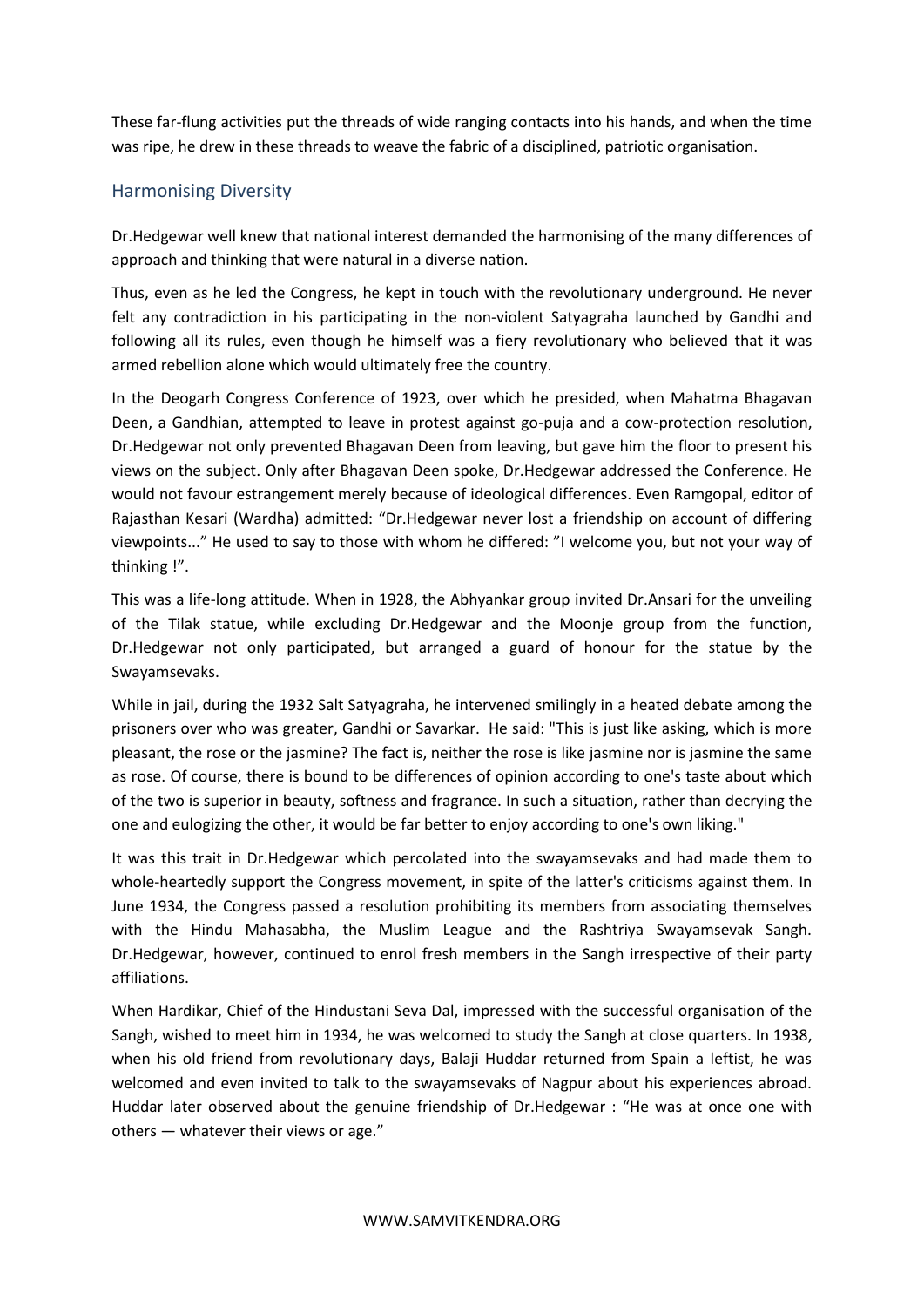# Establishing the Sangh

When the police banned bhajan processions, Dr.Hedgewar mobilised the people to defy orders. Over 40,000 people including Raja Bhonsle joined or watched the protest. The Muslims then withdrew their protest and allowed a group of five bhajan singers to pass before the mosque. That evening, the Nagpur branch of Hindu Mahasabha was formed in a mammoth meeting presided over by Dr.Hedgewar. Dr.Hedgewar became its secretary. The bhajan processions continued with greater vigour and participation in face of Muslim threats. Dr.Hedgewar's presence was often sought in these processions as well as in family functions to instil confidence against Muslim attacks.

Meanwhile, after a public campaign that included Sardar Vallabhbhai Patel speaking in the Bombay Legislative Council, and several public meetings, Veer Savarkar was released in 1923. Along with Dr.Khare and others of Nagpur National Union, Dr.Hedgewar started a daily newspaper called "Swatantrya". Collecting funds, assisting the editor Kelkar, solving printing problems, Dr.Hedgewar stood by the newspaper till it closed due to mounting losses.

1924 was a year of churning and debate. An attack by the Muslims in Nagpur in July was foiled by the prescience and preparedness of Dr.Hedgewar. Day and night vigil had been put up, while Hindus in Muslim majority areas were moved to the Bhonsle palace. The attacking Muslim goondas received a severe thrashing and 30-35 were hospitalised. Meanwhile, Dr.Hedgewar confabulated with Bhauji Kawre, Appaji Joshi, Sri Kelkar and others. He also met Veer Savarkar, then in detention in Ratnagiri. There was a growing realisation that Muslims, though few in numbers, were emboldened to attack the Hindus because they were divided and disorganised.

# Nationalism and the Hindus

By then, Dr.Hedgewar had delved deep into the problem of nationalism in India, mulling over the reasons for the floundering of and divisions in the freedom struggle. Patriotism was at the time, mainly a negative anti-British reaction, and no one seemed to realise the need for constructively arousing the self-confidence of society, building discipline and organisation that would lay foundations for real freedom, and consolidate the patriotic fervour of individuals instead of letting it evaporate after periodic outbursts.

There was also the question of who could naturally incline to protect the integrity and fight for the freedom of this country? Who could with natural ease, develop pride in the ancient glory and achievements of this nation?

Who would burn with zeal to worship this country as mother, father, and guru, as the land of deed, duty and merit (karma, dharma and punya) ? Who in this land, would glimpse the universal mother in every clod of this soil, feel in every drop of its water the all purifying Mother Ganges; sense the presence of the sacred ash of a thousand yagnas in every spark of fire; and inhale with every gust of wind, the Pranava exhaled by the Supreme Lord, the murmur of "Truth is one, the wise describe it differently" (Ekam Sat, vipra bahuda vadanti)?

The basic problem was not the attitude of individuals, or the Muslim question or the Christian problem etc. It was a matter of primal responses, of psychology and attitudes bred from culture, traditions and practices of different communities.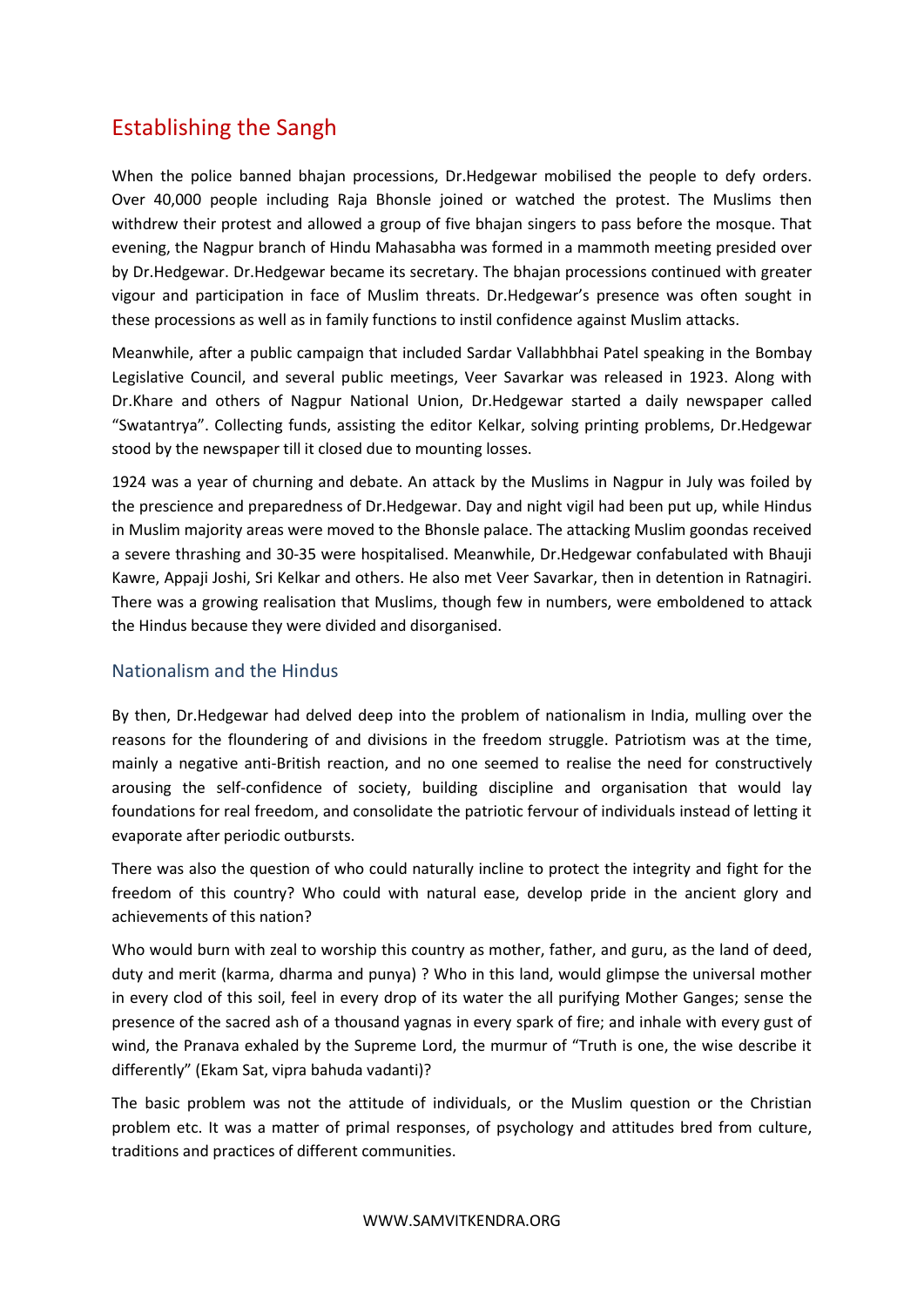Every movement in this country has had Hindus as its object, whether it was for religious reforms, for social reforms, or for social equality. Thus, the Hindu has been the presiding deity of every major change in this sub-continent. It was therefore on the Hindu that nationalism had to rest. In the body of this country of many peoples, the Hindu was the vital life-force. Hence all the reasons, evils, and weaknesses that made the Hindus effete, dividing them in the name of language, caste, region and class, had to be eliminated in order to rejuvenate nationalism.

This was the approach that led to the formation of the Rashtriya Swayamsewak Sangh.

# Inauguration, Values and Approach

On the sacred day of Vijaya Dashami in 1925, Dr.Hedgewar met at his house, with about 15-20 young men<sup>8</sup> and announced the formation of the Sangh. The sole capital of the Sangh at the time was Dr.Hedgewar's life of utter dedication and sterling character, his unsurpassed organizing ability and spirit of self-effacing service.

This was the first step in the future victorious march of the Hindu Nation – from individual to collective life, from subservience to invincibility. There was no publicity, in line with Tagore's dictum: "Till we achieve something solid, let as remain anonymous: let us be in the background and away from limelight."

Anna Sohni imparted physical training, Martandrao Jog - training in drill and marching, while Dr.Hedgewar and Vishwanathrao Kelkar gave discourses on national affairs. To inculcate a sense of strict organisation, weekly parades were organised by Jog who was also the chief of Congress Seva Dal at the time. Uniforms were made compulsory, and a few Swayamsevaks were sent on deputation to Gwalior for physical fitness and training.

Dr.Hedgewar believed in efficient execution of allotted tasks, strict accountability, and humility in success. He always warned against the pride that stemmed from success in any venture. This would detract from the spirit of selfless service to Hindu society, which lay at the core of the Sangh ethos. He abhorred sloppy thinking, and encouraged precision. To inculcate self-respect among Hindus, he started the Shraddhananda Orphanage, named after the assassinated Swami.

He did not believe in differences in status within the Sangh. In this context, his notes on being chosen as Sarsanghchalak are very revealing. He wrote that he was neither the founder, nor originator of the Sangh, but only its nurse, selected by members until replaced by a successor. While differences in functions did not mean differences in status, they defined a clear chain of authority which was essential to discipline. So he added that the Sarsanghchalak would command implicit obedience of swayamsevaks as long as he occupied the position.

Dr.Hedgewar continued to live in extreme poverty, refusing financial help. At different times, he resisted efforts of Raja Bhonsle, Nanasaheb Talatule, and finally Narayanrao Deshpande and Appaji Joshi to help him. Around this time, some friends of Dr.Hedgewar set up a company called the "Ideal Insurance Company", and persuaded Dr.Hedgewar to become the chief medical examiner. This arrangement which brought him an annual remuneration of a few hundred rupees continued till 1935-36. Much later, Bhai Paramanand observed on Dr.Hedgewar: "For the past few years Doctorji

<sup>&</sup>lt;sup>8</sup> among them were Bhauji Kawre, Anna Sohni, Vishwanathrao Kelkar, Balaji Huddar and, Bapurao Bhedi.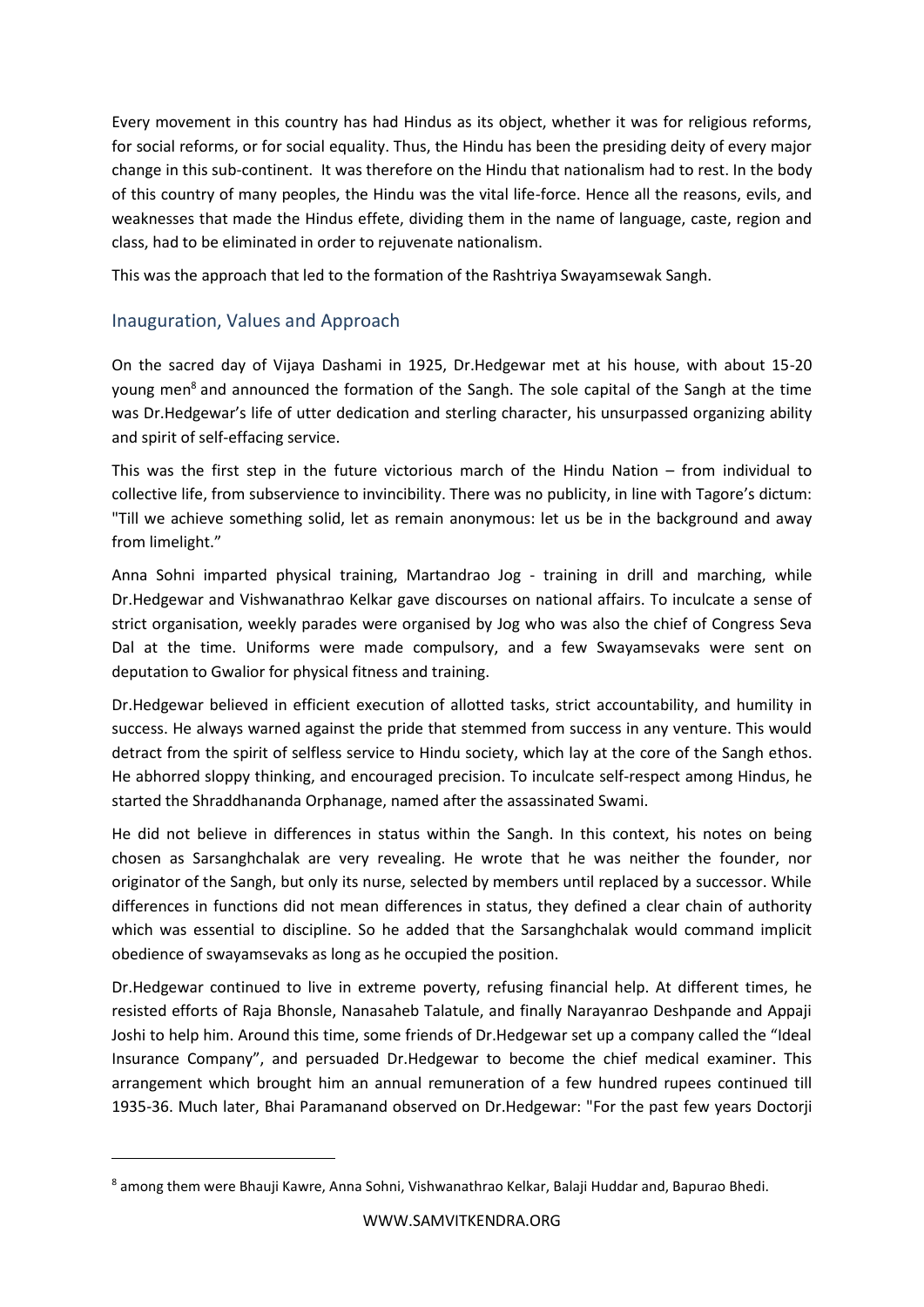has been devoting all his time and energy to the Sangh work, totally unmindful of the needs of his home. He does not ask for funds, and he shuns publicity."

He taught the Sangh to cultivate a positive attitude and engage in positive work, ignoring criticism. Thus, when the socialists of Kashi accused the Sangh of being fascist, and called Dr.Hedgewar the "Paigambar of the Sangh"<sup>9</sup>, he ignored the pamphlet completely and instead worked in Kashi for three weeks. While the pamphlet created curiosity about the Sangh, his calm and non-acrimonious explanation of its philosophy, convinced many to join it. Thus converting a negative into a positive, he said "Instead of doing harm to us, the pamphlet has in a way done a signal service to us."

He always put the nation above self and ego as shown by the Faizpur Flag Fiasco. During the 1936 Faizpur Congress session, when Jawaharlal Nehru was unfurling the flag, it got stuck midway. Many tried to climb the pole and failed. But a Swayamsevak of Sirpur, Kishensingh Pardesi, volunteered climbed the pole, untangled the rope and helped to unfurl the flag. On coming down, he was carried on shoulders in jubilation, and was even tipped for honour at the public session, until someone came to know that he was a Swayamsevak, and all proposals of honouring him were abruptly dropped! When Dr.Hedgewar went to Dhule, he called Kishensingh, seated him next to himself on the dais, and felicitated him saying: "When there is a call of the Nation, one must obey it irrespective of one's party or group."

Dr.Hedgewar always gave importance to Man not to money. When Pandit Madan Mohan Malaviya visited the Mohitewada Shakha of Nagpur in 1929, and offered to collect funds, he replied: "Panditji, I am not in need of money. Blessings of elderly people like you are enough for me." Panditji was extremely pleased and remarked: "Many institutions first think of money, and then only about men. You are the very opposite of this! You place the heart above everything else. In future, I shall make it a point to mention this speciality of yours wherever I go."

Similarly when in 1937, Seth Jugal Kishore Birla, impressed with the ideology and method of working of the Sangh offered a donation of Rs. 500, Dr.Hedgewar said, "The Sangh wants you, and not your donation!" Gandhi was aware that Dr.Hedgewar had tried to organise a volunteer corps within the Congress, before starting the RSS. So when he met Dr.Hedgewar in 1934, he asked whether lack of financial assistance was the cause of the failure of Dr.Hedgewar's attempt to set up a volunteer corps within the congress. Dr.Hedgewar replied: "Money can be a great help, no doubt. But money alone cannot accomplish everything. The problem that faced us was not one of money but of attitudes."

Dr.Hedgewar was well aware that service to the nation required a deepening of the self into a state of selflessness. Speaking in 1938, he said: "While thinking of offering our service to Hindu Rashtra we have to remove from our minds all thoughts of the 'self'. A real servant of the nation is one who identifies himself totally with the nation. There are some who take pride in proclaiming their 'sacrifices for the sake of the nation'. ... any service offered to our broader national family does not amount to sacrifice. It is just a sacred duty to be performed by us."

His half-humorous, half-serious question that he often posed to Swayamsevaks was : "Has not the ghost of Sangh possessed you yet?" The intent of the question was: Just as a possessed person forgets his own personal desires and acts only as an instrument to fulfil the wishes of the possessing

<sup>9</sup> Beware of the little fascists, 1937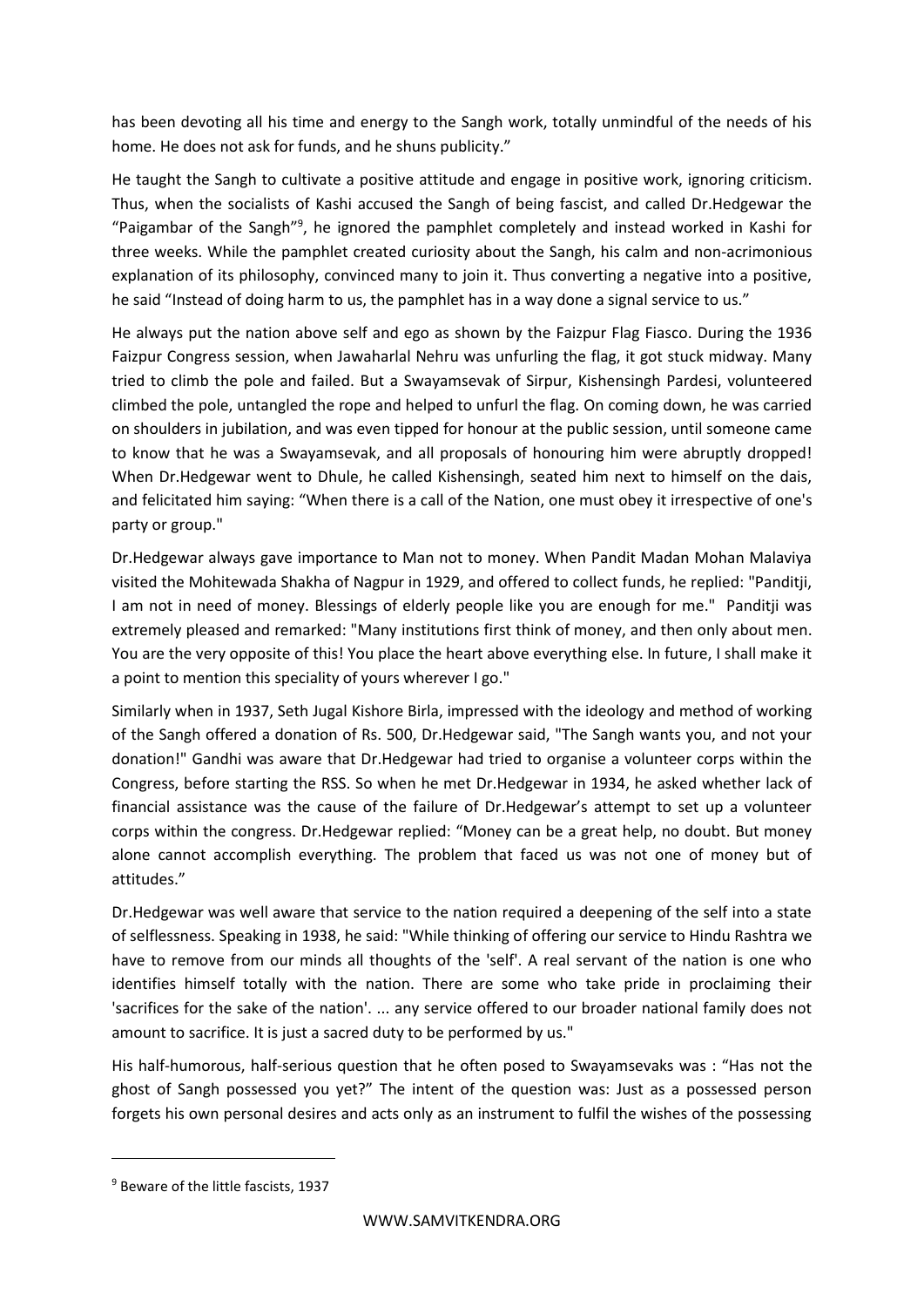spirit, so should the Swayamsevaks become instruments for carrying out the objects of Sangh with single-minded devotion.

Swadeshi was another topic which he often emphasized. And he himself practised it as a principle of life. So long as Swadeshi metal-polish was not available, he polished his buckle with brick powder.

He believed that reason alone could harden effervescent emotionalism into the steel of conviction. "Accept only that which stands to your reason. Never accept anything merely because it is preached by some great leader. Test its truth on the touchstone of your intellectual discrimination. .... If the followers of any ideology are to be tossed over by the fancies of every new leader, how can they hope to reach their chosen goal?"

He was also aware that imitation of heroes played a great role in progress of common men who took them as role models. Ascribing divinity to such heroes could hamper social progress, since common men would hesitate to take them as role models. Hence, when Chatrapati Shivaji was being portrayed as an incarnation of Lord Shiva, he exclaimed to Raja Bhonsle: "Your Highness, ... Why should we inflict the stamp of divinity on a great human personality such as Shivaji, who out of his peerless courage and manly efforts breathed new life into the Hindu people?"

The personality of Dr.Hedgewar and the emotional rapport he struck with the listeners played a great role in spreading the ideals of the Sangh. By the end of 1928, there were 18 Shakhas in Vidarbha alone.

As the Sangh expanded, the matter of finances had to be settled. Dr.Hedgewar was keenly aware of the moral corruption inherent in the system of donations. Donees would experience a feeling of inferiority, while the ego of donors would be inflated. Both effects were deleterious to dedicated and selfless organisation. There was also the matter of keeping the ideology and ideal of the organisation above the person and personality of its leaders.

Solving both problems in a single stroke, Dr.Hedgewar declared the Bhagwa flag to be the Guru of the Sangh, and that Guru Dakshinas offered to the Guru would serve to finance the organisation. His words on the occasion are important:

"The Rashtriya Swayamsevak Sangh does not recognize any individual as its Guru. The sacred Bhagwa Flag alone is our Guru. An individual, however great, is after all temporal and imperfect. The individual is conditioned by time; it is the principle alone which is timeless. The Bhagwa Flag symbolizes that timeless principle.

The very sight of this Flag brings before our mind's eye the entire history, the glorious culture and tradition of our land; inspiration wells up in our mind. That is our true preceptor. The Rashtriya Swayamsevak Sangh therefore accords the place of Guru to none else, and has accepted the Bhagwa Flag as its Guru."

Finally, Dr.Hedgewar took great care to see that Swayamsevaks obtained university degrees. This would increase the credibility of the Swayamsevaks among the people. Also, he sent several better placed Swayamsevaks like Bhaiyaji Dani, Baburao Telang and Tatya Telang etc. to Kashi for university education. Thus, the Sangh began to travel to the North.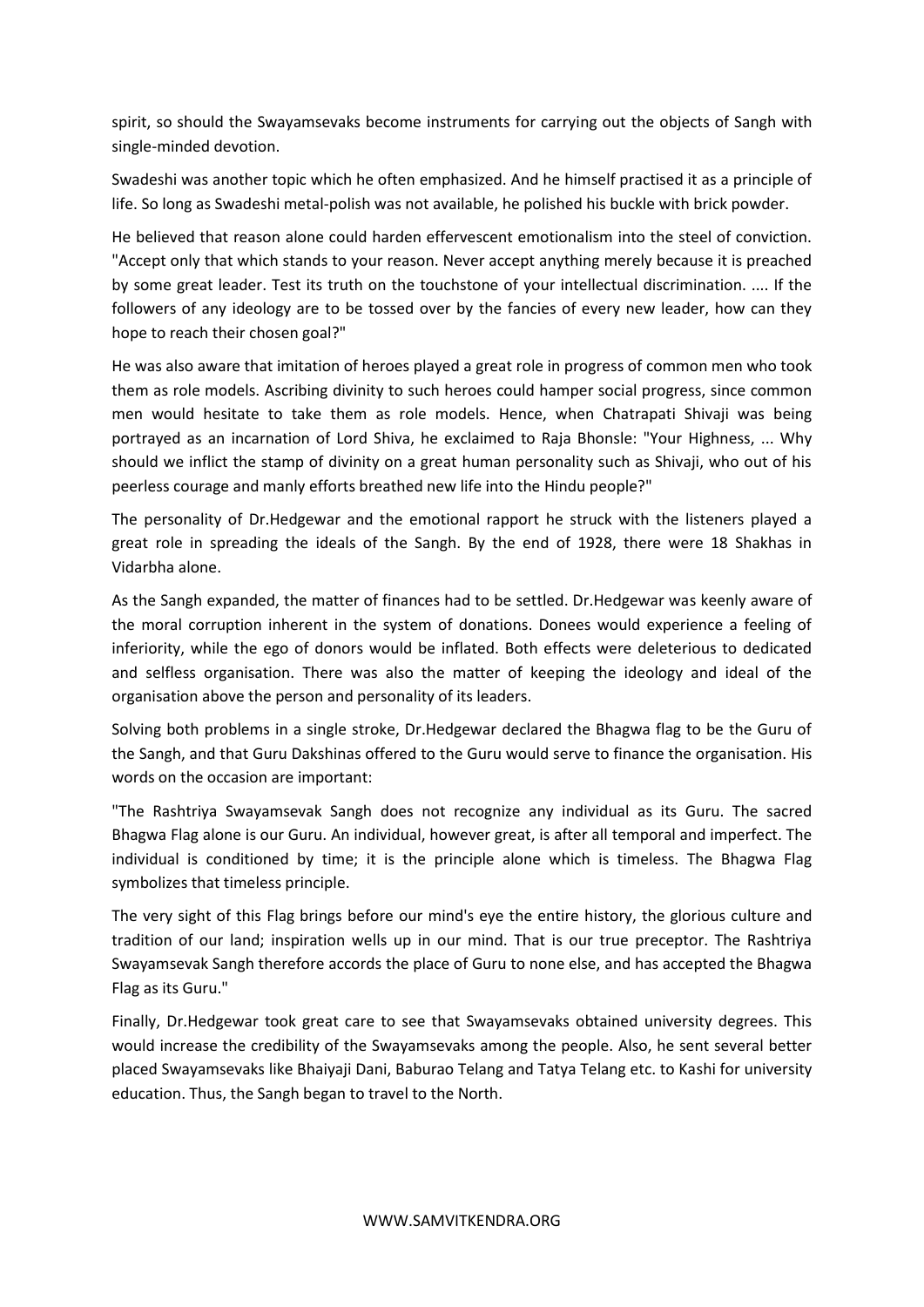# Public Interface and National Outreach

Even as he developed the Sangh, Dr.Hedgewar maintained a strong public interface and reached out to the nation in many ways.

#### **Defending Hindus**

In the very year of the foundation of the Sangh, the Nehru-Azad-Dr.Mohammad committee visited Nagpur and made suggestions as to when music could be played before mosques. However, Muslims continued to become more aggressive, and frequently Swayamsevaks had to be dispatched to protect Hindu women participating in festivals from being harassed by Muslims.

By 1927, news of plans of a large scale attack by Muslims during Mahalaxmi puja in Nagpur reached Dr.Hedgewar's ears. Warning the Hindus, preparing the Swayamsevaks, he ostensibly left town to give lectures in other cities. Thousands of Muslims took out a procession on the death anniversary of a Syed Mir Saheb, armed with lathis, daggers and other lethal weapons. The police looked on placidly, as with slogans of "Allaho hu Akbar" and "Din Din", they started first abusing and then attacking Hindus. To their shock, strategically placed Swayamsevaks repelled their attacks instantly, and soon other Hindus were emboldened to join the fray, even though the latter were dressed in silk dhotis for the puja!

Pitched battles went on for three days! Hundreds of Muslim goondas were hospitalised, 10-15 died, and 4-5 Hindus died as well, one of them a Swayamsevak: Dhundiraja Lehgaonkar. It took the arrival of the British army to restore peace to the city. After that momentous day, Hindus lost their fear and sense of inferiority. Even then, Dr.Hedgewar warned against the pride that would come from jubilation, and appealed for sobriety and more work, visiting the wounded, the jailed and their families, organising assistance.

Similarly, Dr.Hedgewar came to the assistance of Chounde Maharaj, who was dedicated to cowprotection and wanted to take out a procession of cows on a sacred occasion, but was afraid of Muslim attacks. On Dr.Hedgewar's instructions thousands assembled before the Ram Mandir and protected the procession.

#### **The Revolutionaries**

Dr.Hedgewar's connections with the revolutionary underground continued. When Avare wanted to protest the government ban on carrying weapons by taking out a procession with weapons, Dr.Hedgewar dissuaded him arguing that the weapons would simply be seized by the government and would thus become unavailable for a national uprising. Instead, he suggested that dummy weapons should be used for the Satyagraha.

Not only arms, but also the Sangh had to be preserved for the eventual uprising. Gangaprasad's hideout contained the arsenal of the revolution as well as information on the revolutionaries. Thus, when Gangaprasad Pandey's revolver was inadvertently used for committing a dacoity, taking great personal risk, Dr.Hedgewar went with Appaji Joshi, then Provincial Secretary and member of AICC, to Gangaprasad's hideout, and recovered the revolver. His and Appaji's involvement came to be known to the British through their informer, but could not be conclusively proved. When forced to drop proceedings by local gentry, the District Collector lamented: "What can we do, if even such respectable people take to dacoity."

#### WWW.SAMVITKENDRA.ORG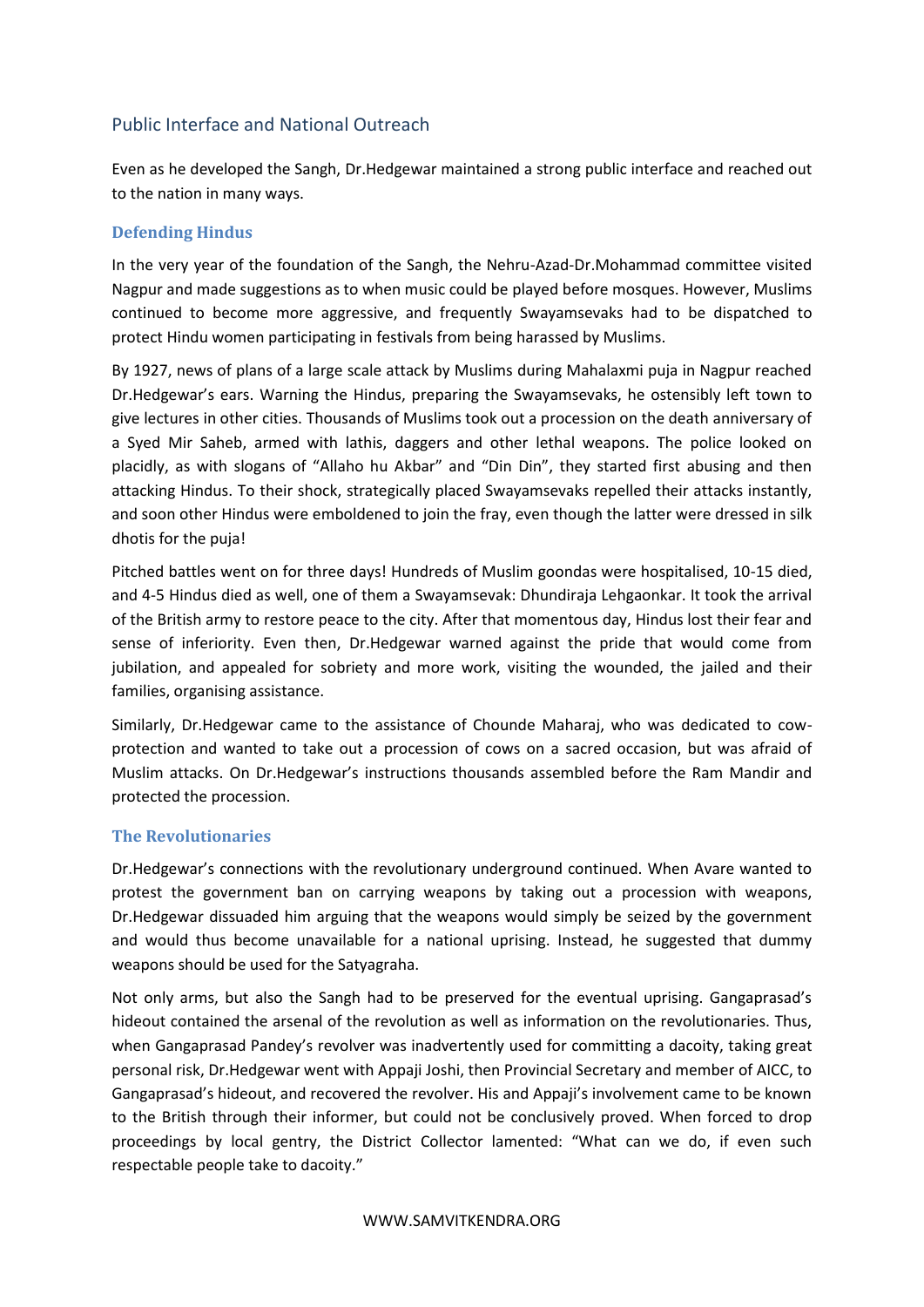In 1929, after assassinating Saunders at Lahore in December 1928, Rajguru escaped to Nagpur. As a student of Bhonsle Vedashala, Nagpur, he used to attend the Shakha at Mohitewada in 1927-28 and was acquainted with Dr.Hedgewar. Dr.Hedgewar arranged for a safe house for him at the farmhouse of Bhaiyaji Dani at Umred, and specially warned him not to go to Poona. Unfortunately, Rajguru disregarded this advice and went to Poona, and was arrested.

#### **The Congress**

With a view to enlisting the sympathy and support of national leaders, Dr.Hedgewar who was in 1928, a member of the Working Committee of AICC, met Subhash Chanda Bose, then the Mayor of Calcutta. There was a detailed discussion and exchange of views, and Dr.Hedgewar briefed Subhash Babu on the long term significance of the work of the Sangh. Subhash Babu appreciated his work, but expressed his inability to do more due to prior political commitments, saying: "Dr.Hedgewar, ... There is no doubt that yours is the only effective method of emancipating the nation. But I am already too much engrossed in the work of a purely political kind, and am not in a position to venture anew in another direction ..."

With the same objectives, Dr.Hedgewar met Ketkar the famous Marathi encyclopaedist, and introduced the work of the Sangh to the leaders of Akhil Maharashtra Taruna Hindu Parishad: Masurkar Maharaj, Loknayak Bapuji Ane, Swami Sivananda, Dr.Shivajirao Patwardhan, Pachlegaonkar Maharaj, and others. Pandit Madan Mohan Malaviya also visited the Shakha in this period.

Meanwhile as the Sangh grew, opposition from the Congress grew. In some places, the Hindustani Seva Dal units even vowed to "demolish the Sangh". Dr.Hedgewar was pained at these developments, but refused to reply in kind, reasoning that one wrong could not be set right by another, reposing instead faith in God and the dictates of conscience.

He went on to welcome the declaration of the goal of Complete Independence as the goal of Congress in 1930, recalling that this proposal was put forward by him in the early 1920s, and directing all Shakhas to observe the Independence Day, where they were to hoist the Bhagwa, i.e., the National Flag, and to congratulate the Congress for adopting this ideal."

Shortly later Mahatma Gandhi launched the Salt Satyagraha. Dr.Hedgewar was pleased, but he had the task of reconciling the immediate struggle for freedom with the enduring task of national rejuvenation through the Sangh. In order to harmonise the two efforts, Dr.Hedgewar directed Swayamsevaks, so wishing, to participate in the Satyagraha after taking the permission of Sanghachalaks. A medical corps of a hundred volunteers was trained at Nagpur, and accompanied the Satyagrahis in full uniform, working round the clock, treating victims of police assaults, transporting them to hospitals or homes.

Soon Dr.Hedgewar decided to join the Jungle Satyagraha of Loknayak Ane in order to reach out to the patriots in the prisons. For this purpose, he resigned from the post of Sarsanghachalak, handed over the reins to Dr.Paranjpe, announcing: "I would undertake any means in order to achieve Independence. ... I have no prejudice against any of the methods. I have only one supreme goal before me – the driving out of the British."

On 21<sup>st</sup> July, in front of ten thousand spectators, the Satyagrahis courted arrest by entering the reserve forest. Dr.Hedgewar was sentenced to six months in prison. In prison, Dr.Hedgewar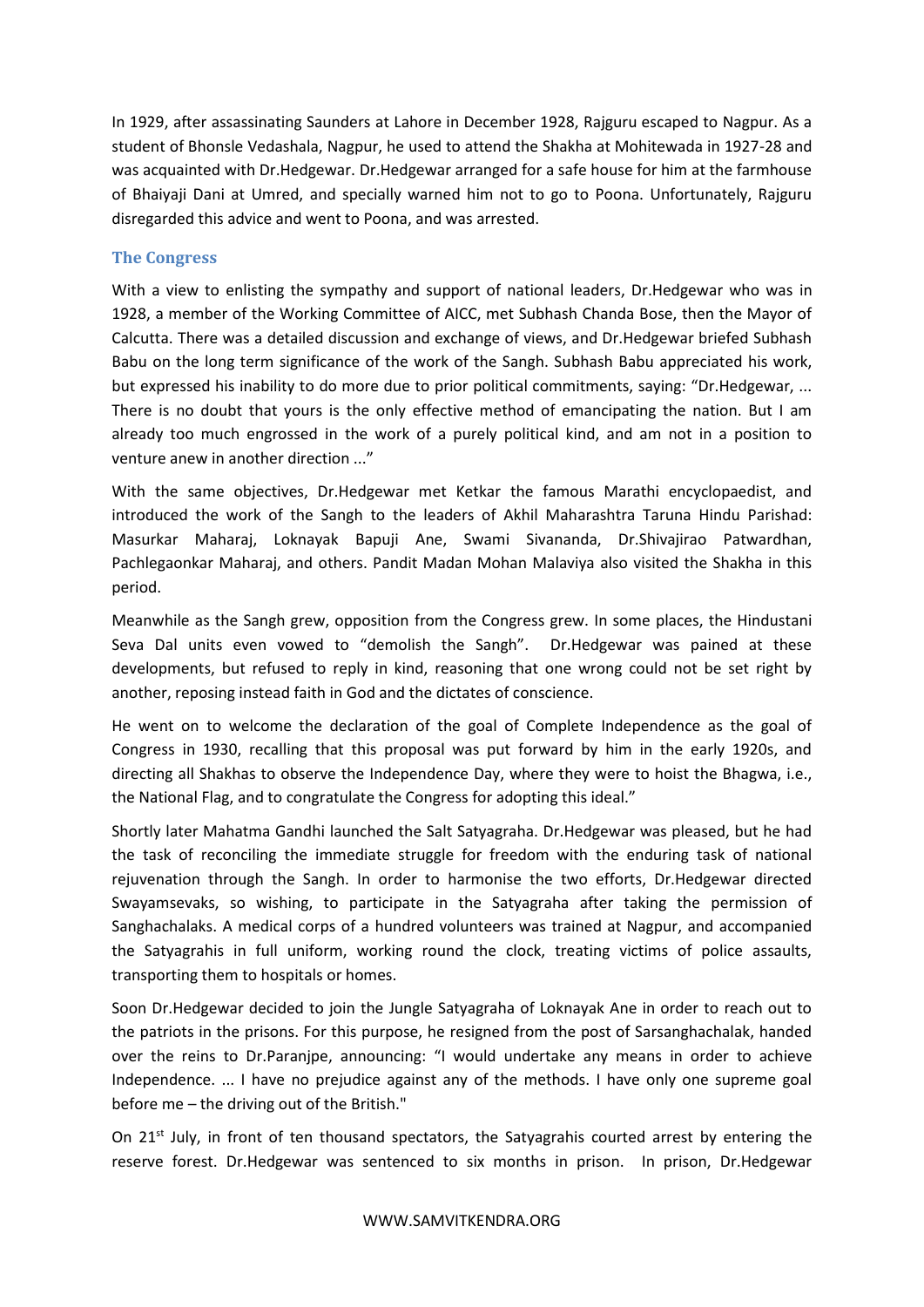explained the ideals and activities of the Sangh to different Satyagrahis, many of whom became Swayamsevaks. He organised parades, prayers and other Sangh activities in the prison itself. The Vidarbha unit of the Sangh was thus born in Akola jail.

After his release, Dr.Hedgewar grappled afresh with the Muslim question. The National Flag committee, consisting of Sardar Patel, Pandit Nehru, Pattabhi Seetaramayya, Dr.Hardikar, Acharya Kaka Kalelkar, Master Tara Singh and Maulana Azad, recommended the adoption of the Bhagwa as the colour of the national flag. Knowing Gandhi's thinking well, Dr.Hedgewar apprehended a roll back on this suggestion at the behest of Gandhi, and lobbied hard for the adoption of the recommendation. Unfortunately, his apprehensions proved to be true and the Tricolor was accepted as the National Flag in the place of the Bhagwa.

In 1932, Dr.Moonje returned from the Round Table Conference to report that the British Imperialists had formed an unspoken alliance with Muslim Communalists to thwart nationalism and encourage separatism.

# Growth of the Sangh and Ban

After his release from Akola jail, Dr.Hedgewar travelled to Bombay to organise the Sangh. On his return, he received an appeal for help from Babarao Savarkar in Kashi, where Muslims were expected to attack the Hindus. Staying in Kashi for twenty days, he helped to set up ad-hoc protective measures, and also set up two shakhas, one in BHU, and one in the city. During his stay in Kashi, Dr.Hedgewar heard of one Madhavrao Golwalker, a lecturer at BHU, although he did not meet him.

Babarao Savarkar who was at the time convalescing in Kashi, was so impressed by the work of Dr.Hedgewar, that he later dissolved the Tarun Hindu Mahasabha and merged it in the Sangh. After attending the Akola conference of the Hindu Mahasabha, Dr.Hedgewar started shakhas in 15-20 more places in Vidarbha. Professionals began to join the Sangh in increasing numbers. After this, Dr.Hedgewar toured Chattisgarh to start shakhas in all the district headquarters of the area.

Dr.Hedgewar visited Karachi for six days in 1932, speaking to young men from Punjab and Sind. Finally, a shakha was started in Karachi under D.D. Chowdhary. On returning, he joined Babasaheb Savarkar launching shakhas across Maharashtra and even North Karnataka. He charged Madhavrao Mulye of Nagpur who was planning to settle in Konkan with the responsibility of the Sangh in that area. Subsequently, Mulye became the Prant Pracharak for Punjab. The expansion continued steadily and inexorably.

In 1934, the Mukteshwar Dal of Sant Panchlegaonkar Maharaj, which was formed to protect Hindus from Muslim onslaughts merged with the Sangh with 25 branches across Maharashtra. In 1936, Rashtriya Sevika Samiti was formed. In 1937, Dr.Hedgewar deputed ten associates, to North Bharat, and they spread the Sangh across Delhi, Uttar Pradesh and Central Bharat. Dr.Hedgewar himself went to Delhi and stayed there guiding the work in Punjab. By this time, there 17 subunits in Nagpur alone, a hundred Shakhas in the country, and the number of Swayamsevaks exceeded ten thousand.

Alarmed at the rapid growth of the Sangh, the Government of CP and Berar in 1932 prohibited government servants from joining the Sangh, and later pressurised local governments to pass similar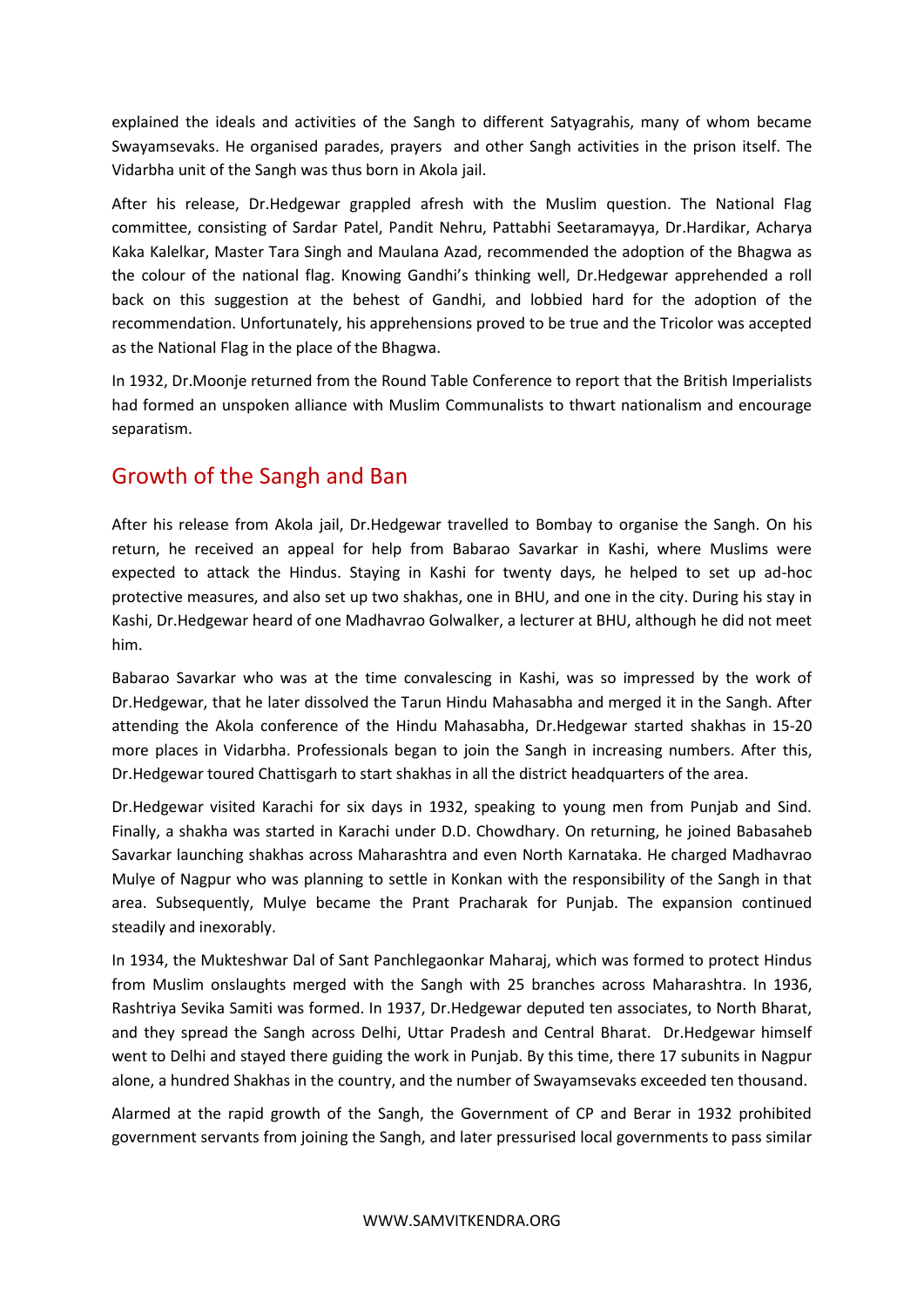orders. Dr.Hedgewar's many sided activities, wide ranging contacts, and his national outreach now came to good use.

Moving swiftly to counter the government's moves, he invited distinguished people from different fields to preside over Sangh functions. Public protests were organised. A former Home Minister of CP, Sir Moropant Joshi presided over the Sankranti celebrations of the Sangh, where he showered praise on its work. The New Year festival was presided over by the former Governor of CP, B. Tamba, who said that the organisation represented the innermost feelings and aspirations of Hindus, was aloof from contemporary politics, and that there was no better way of serving the Hindu society than by joining the Sangh.

Newspapers were pressed into action. Kesari of Pune and papers from Nagpur supported Dr.Hedgewar's campaign. Hitavada from Nagpur, wrote an editorial castigating the government policy. Dr.Hedgewar invited the participants of the Akhil Maharashtra Sahitya Sammelan to watch the training camp of the Sangh. Krishnaji Pant Khadilkar, President of the Sammelan, was so impressed that he acclaimed it as a Divine spectacle.

Appaji Joshi, the Secretary of PCC, was also the Sanghachalak of Wardha. Seth Jamnalal Bajaj met Dr Moonje and Dr.Hedgewar in Nagpur in 1934, and discussed various aspects of Sangh activities and approach. However, he remained under the misapprehension that the Sangh was opposed to the Congress.

As a result of the protracted campaign, the municipalities of Wardha, Umred, Savaner, Katol, Bhandaraj, etc. and the Akola District Board passed protest resolutions demanding the revocation of the Government order. In the debate in the Legislative Council, the reason advanced for the ban was that a speech of Dr.Hedgewar indicated that that had adopted the policy of Hitler, and modelled their programmes on those of the Nazi Party. When challenged to read from the reports of the alleged speech, Raghavendar Rao, the Home Minister started fumbling, and the Chairman came to his rescue and closed the matter. Later, a resolution condemning the government order was moved, and carried after 3 days of discussion. Although the government refused to annul the order, it refrained from enforcing it.

In June 1934, the Congress passed a resolution prohibiting its members from associating themselves with the Hindu Mahasabha, Rashtriya Swayamsevak Sangh and Muslim League. The Sangh however continued to be open to Congress members.

On 10<sup>th</sup> December 1934, Dr.Hardikar of the Hindustani Seva Dal wrote to Dr.Hedgewar expressing desire to study Sangh activities at close quarters. On 25th December 1934, Gandhi visited the Sangh camp at Wardha, and one day later met Dr.Hedgewar.

# Gandhi's Visit to Sangh and Meeting with Dr.Hedgewar

Gandhi was at the Sevagram Ashram in Wardha, when he saw 1500 volunteers of RSS set up camp opposite the Ashram. Observing the camp activities, Gandhi expressed the desire to inspect it at close quarters to Mahadev Desai, who spoke to Appaji Joshi. Appaji went to Gandhi and invited him, and Gandhi who was observing silence, wrote that he would visit the next morning at 6 am and spend an hour and half there.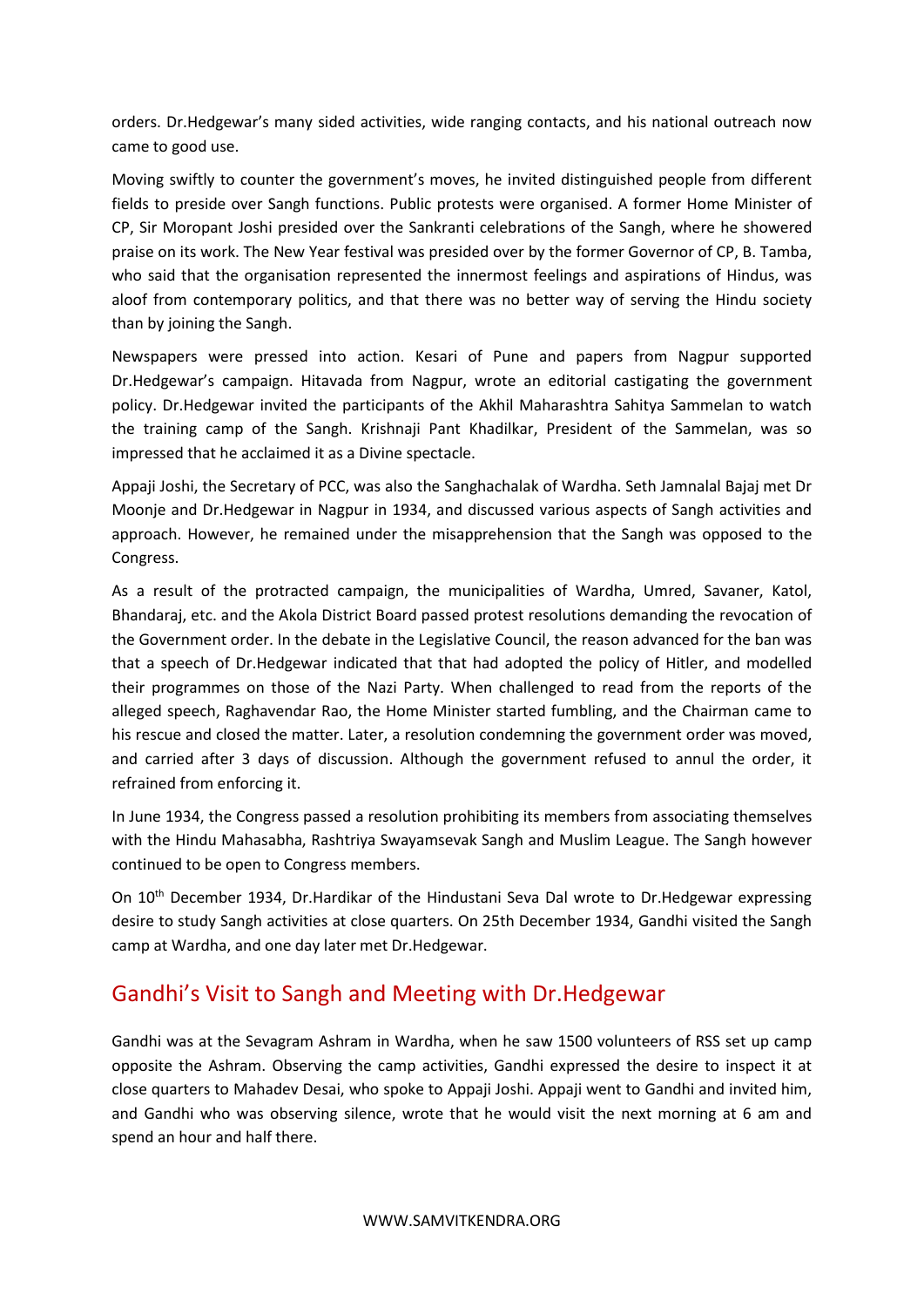On 25<sup>th</sup> December, at 6 am, Gandhi walked across to the camp, and was greeted by pranams by the Swayamsevaks. He was accompanied by Mahadev Desai, Mirabehn and a few others. Impressed by the camp, he patted Appaji Joshi on his back and said : "I am really delighted. I have not witnessed such a sight anywhere in the country before."

Gandhi, a master organiser, had an eye for detail. So he inspected the kitchen and observed how food was prepared and served without confusion. He expressed surprise when he was told that the food cost just a rupee and some grain, and that any shortfall was made by the Swayamsevaks themselves. He later visited the sick ward and the tents of the Swayamsevaks. He also visited the store.

Closely questioning the Swayamsevaks, he asked why they paid entrance fees, spent money on travel and uniform, in order to participate in the camp. The reply he got pleased him. "We live together, play together, eat and sleep together. This gives us happiness and it also gives us the noble pleasure of doing all this for the nation."

Gandhi could not observe caste distinctions. Intending to pursue the matter further, he spoke to a group of Swayamsevaks. In reply to his question, one of the swayamsevaks said he was a Brahmin, another said he was a Maratha, the third a Mahar and the fourth a Teli.

Then leaving out the Mahar he asked the other three, "You belong to higher castes. Then how do you live with this Mahar, dine with him, sleep near him? Don't you feel it is demeaning?"

"In the Sangh we do not observe such distinctions," the swayamsevaks replied. "We neither know, nor desire to know, to what caste the swayamsevak by our side belongs. We are all Hindus, and so brothers. Therefore the feeling of higher-lower does not touch us".

Impressed, Gandhi inquired from Appaji how the Sangh had managed to eliminate caste distinctions, while in the Congress they were struggling with the problem for a long time. Appaji attributed it to the kindling of the feeling of brotherhood among all Hindus by the Sangh.

Gandhi then wanted to meet Dr.Hedgewar.

When Dr.Hedgewar met Gandhi the next day, he touched on many questions including untouchability and caste, the reason for founding the Sangh, and the notion of a Swayamssevak.

# Untouchability and Caste Distinctions

Gandhi asked Dr.Hedgewar how he had managed to eliminate caste distinctions and untouchability. In reply, Dr.Hedgewar said "We have a 'bouddhik varga' once a week, in which we put forth ideas that can help national integration, character, and love for dharma, society, culture and nation. We narrate to them historical stories and incidents from the Ramayana and Mahabharata. This, in my opinion, creates noble sentiments and intense idealism in the swayamsevaks. We do not do anything more than this."

# Why RSS, Why not Congress ?

Gandhi also touched on a point uppermost in his mind :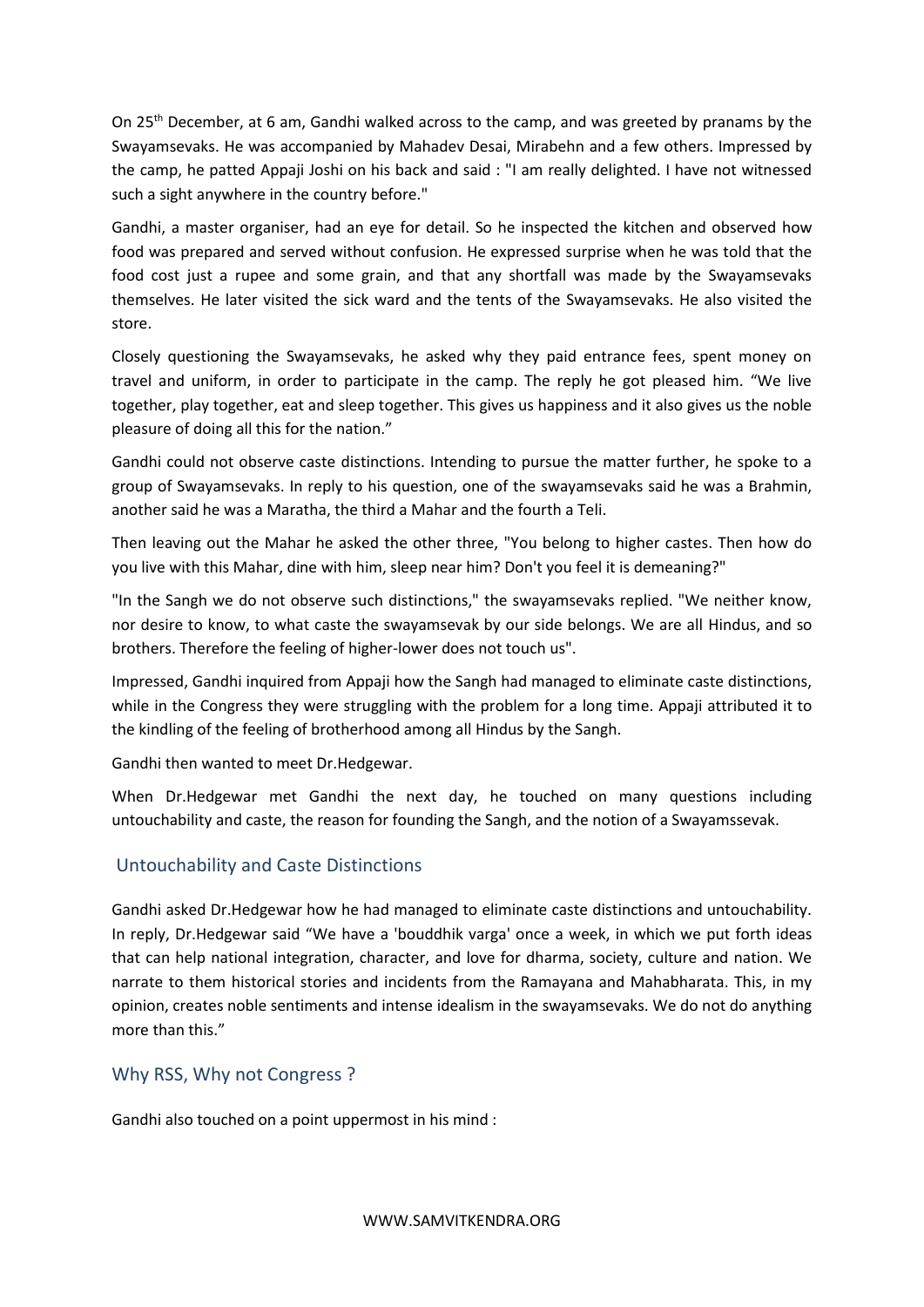"Doctorji, your organization is admirable. I am aware of the fact that you were for many years a Congress worker. That being so, why did you not build such a volunteer cadre under the aegis of a popular organization like the Congress itself? Why did you float a separate organization?"

In reply, Dr.Hedgewar referred to his unsuccessful attempt to set up a volunteer corps in Congress along with Dr.Paranjpe in 1920.

Gandhi: "Why did your attempt fail ? Was it for want of financial assistance ?"

Dr.Hedgewar: "No, no! There was no dearth of funds. Money can be a great help, no doubt. But money alone cannot accomplish everything. The problem that faced us was not one of money but of attitudes."

Gandhi: "Is it your opinion that noble-hearted people were not there in the Congress, or that they are not there now?"

Dr.Hedgewar: "That isn't what I meant. There are many well-meaning people in the Congress. What is at issue is certain basic attitudes.

The Congress has been formed primarily with a view to achieving a political end. Its programmes have also been drawn up accordingly, and it needs volunteers to arrange for these programmes. The Congress leaders are therefore used to looking upon volunteers as unpaid servants who arrange chairs and benches during meetings and conferences.

The Congress does not seem to believe that the problems of the nation can effectively be solved only when there is a large and disciplined body of dedicated Swayamsevaks who are eager to serve the country of their own accord and without waiting for inspiration from elsewhere."

#### What is a Swayamsevak?

Gandhi: "What exactly is your conception of a Swayamsevak ?"

Dr.Hedgewar : "A Swayamsevak is one who would lovingly lay down his life for the all-round upliftment of the nation. To create and mould such Swayamsevaks is the aim of the Sangh.

There is no distinction between a `Swayamsevak' and a 'leader' in Sangh. All of us are Swayamsevaks and are therefore equal. We love and respect everybody equally. We give no room for any differences in status.

This is in fact the secret of the remarkable growth of the Sangh in such a short period without any outside help, money or publicity."

Gandhi: "I am indeed very glad. The country will certainly be benefited by the success of your efforts.

#### Where do you get Funds?

Gandhi: "I have heard of the vast following the Sangh has acquired in the Wardha district. ...How do you meet the expenses of such a huge organization ?"

Dr.Hedgewar: "The Swayamsevaks themselves bear the burden, each offering his mite as Gurudakshina."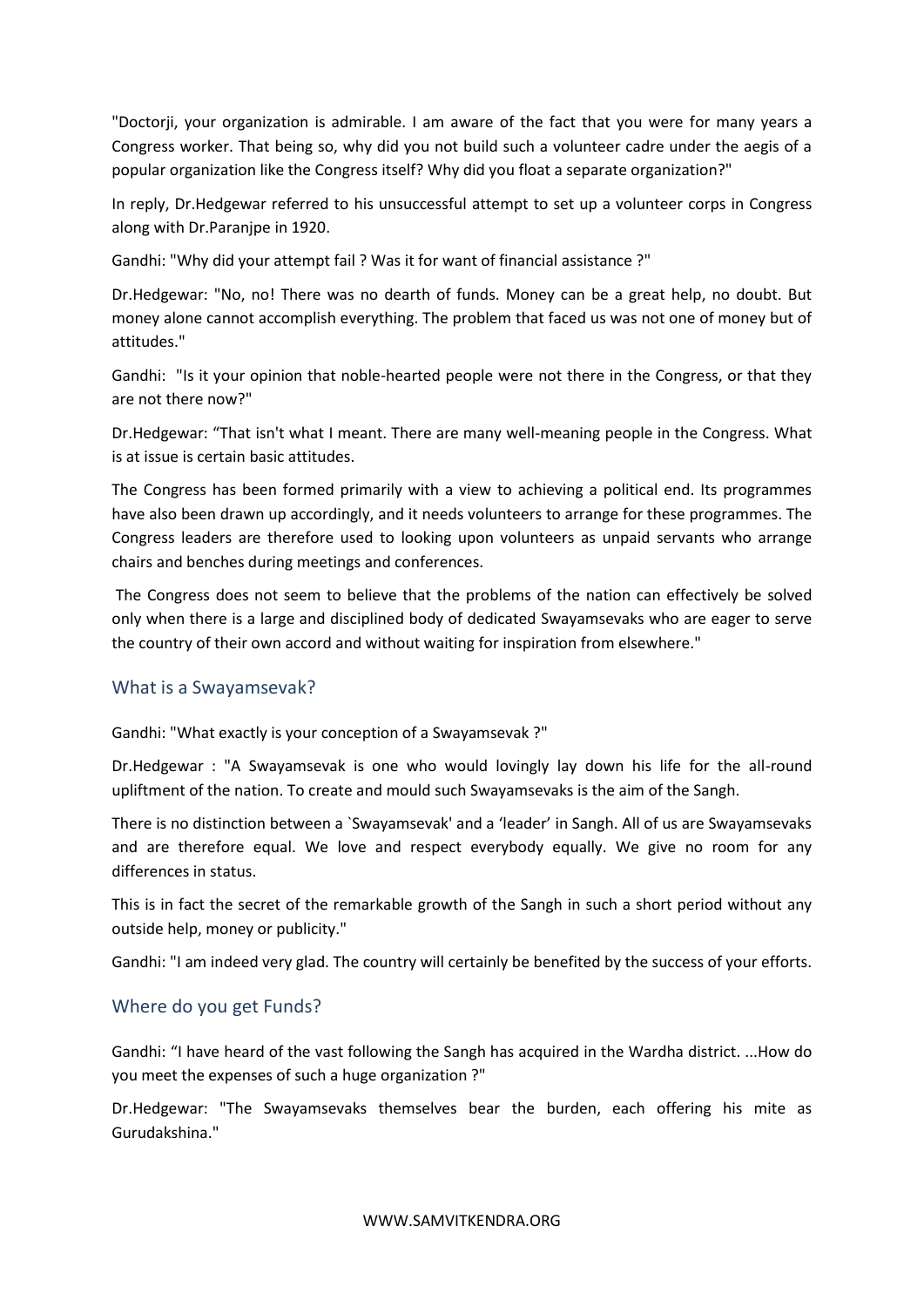# Personal Life of Dr.Hedgewar

Gandhi: "It looks as if your entire time is consumed by this work. How do you carry on your medical profession?"

Dr.Hedgewar: "I have not taken to medicine as a profession."

Gandhi: "How then are you supporting your family?"

Dr.Hedgewar: "I am not married."

Gandhi was evidently taken by surprise. In the same surprised tone he said, "I see – you are not married! Very good. That explains the remarkable degree of success you have achieved in such a short duration!"

As the time came for Dr.Hedgewar to leave, Gandhi came up to the door to bid farewell, and said, " Doctorji, with your character and sincerity, there is no doubt you will succeed." Dr.Hedgewar offered his pranam to Gandhi and returned to the camp.

# Golwalkar and Dr.Hedgewar

During his Kashi visit, Dr.Hedgewar had heard of a lecturer of BHU, Madhavrao Golwalkar, although he did not meet him. In 1932, Golwalkar came to Nagpur, and was walking on a road. Dr.Hedgewar chanced to see him, and remarkably enough asked him "Are your Madhavrao Golwalkar?", recognising him from mere description!

Golwalkar resigned the lecturer's post in Benaras in 1933 and came to Nagpur to study law. Dr.Hedgewar sent him to Bombay along with Babasaheb Chitale to organise the Sangh. Later Golwalkar was put in charge of the main branch in Nagpur. In 1936, Golwalkar went away to Saragachi Ashram of Swami Akhandananda, a disciple of Shri Ramakrishna Paramahamsa and Gurubhai of Swami Vivekananda. On his return, inspired by Dr.Hedgewar, he began to visualise 'God in the form of society giving us a chance to serve.' After that, Golwalkar threw himself heart and soul into Sangh work.

In 1939, on Gurupoornima day, he was appointed Sakaryawaha. He had been taking more and more of the responsibilities over time. Throughout that year, Dr.Hedgewar invariably asked Golwalkar to speak on all public functions.

# Further Expansion and the Last Phase of Life

Veer Savarkar started a mass agitation against the Nizam of Hyderabad in 1938, and thousands of Swayamsevaks participated in their personal capacity. Sangh shakhas multiplied rapidly in Punjab, Uttar Pradesh, Bihar and other provinces. To suit the spreading influence of the Sangh, a new prayer and some new conventions were set in place. Bhaurao Deoras set up an impressive network of shakhas in Uttar Pradesh. Shakhas spread to princely states under different names, such as "Rajaram Swayamsevak Sangh" in Kolhapar, "Ramoji Swayasevak Sangh" in Gwalior etc.

Dr.Hedgewar started paying special attention to the qualities of the Swayamsevaks. In 1939, in order to test the battle readiness of the Swayamsevaks, he called for a meet at two hour notice in Pune. Explaining, he pointed out that quick mobilisation was one of the reasons why the British could rule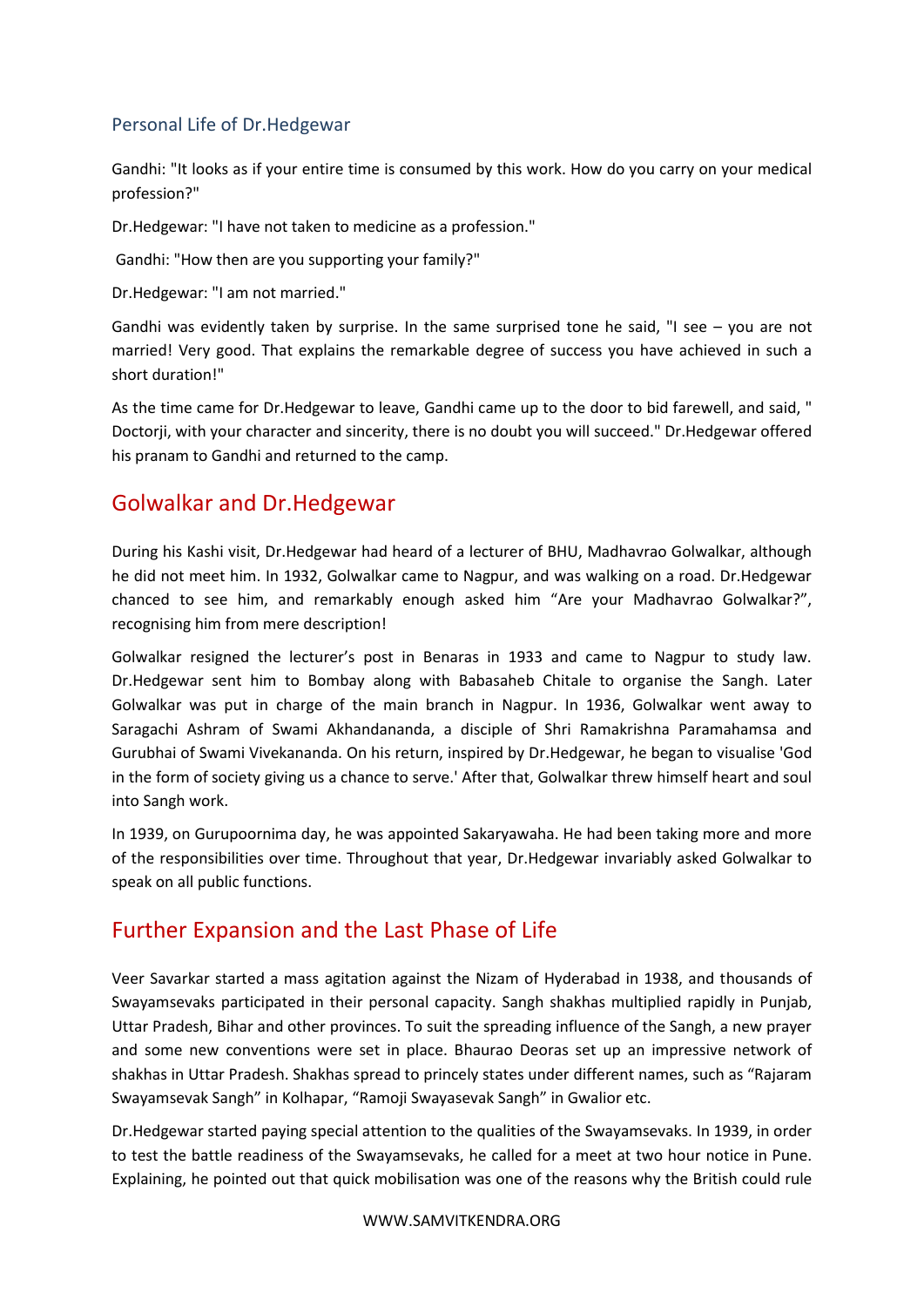India from 5000 miles away. He himself had witnessed its effectiveness during his jail life, when at a danger signal, the entire jail staff assembled to bear arms.

When Dr.Babasaheb Ambedkar visited Sangh Shiksha Varga in Pune in 1939, he was surprised to find the Swayamsevaks moving about in absolute equality and brotherhood without even caring to know the caste of the others. When Dr.Ambedkar asked Dr.Hedgewar whether there were any untouchables in the camp, the latter replied that there were neither touchables nor untouchables, but only Hindus.

# Second World War and Final Effort at Armed Uprising

The outbreak of the Second World War threw England into turmoil. Veer Savarkar, now President of Hindu Mahasabha, wanted to exploit the situation, and even planned to start a Hindu army. Subhash Chandra Bose who had left the Congress, wanted to attack the British. Naturally both thought of Dr.Hedgewar.

Balaji Huddar<sup>10</sup> and Dr.V. R. Sanjgiri came to Dr.Hedgewar carrying a brief from Subhas Bose. Dr.Hedgewar was at that time undergoing treatment at Deolali having suffered a severe attack of double pneumonia. The message from Subhas Babu was conveyed to him. It related to formulating a plan for a countrywide revolt against the British, with help from such countries as were opposed to Britain.

After attentively listening to the narration by the two emissaries, Dr.Hedgewar said : "It is a fact that the situation is ripening for a national uprising. But the crucial question is : How far has your preparation progressed? To start with, at least fifty per cent of preparation should be complete. How many people are there at present under the command of Subhas Babu? Without a corresponding preparation on our part, mere dependence upon foreign help would be of no avail."

It was then decided that Subhas Babu himself would shortly come to Nagpur to meet Dr.Hedgewar. However Subhas Babu could not come. Doctor Sanigiri then wrote to Dr.Hedgewar to come over for the meeting. However, Dr.Hedgewar was then convalescing. In 1940, accompanied by the late R.S. Ruikar, Subhash Babu himself came to meet Dr.Hedgewar. Unfortunately, Dr.Hedgewar was on his death bed, and passed away the very next morning.

Trailokyanath Chakravarti of the Anushilan Samiti also visited Nagpur to discuss plans of armed revolt with Dr.Hedgewar. Dr.Hedgewar felt that although the time was ripe, the organisation was not yet ready. His anxiety to prepare the organisation for the expected armed uprising was often seen in his questions to Swayamsevaks : "How many Swayamsevaks would be needed for achieving the freedom of the country?" Indicating his own calculations, he wrote in a letter: "I should like to place before you a plan that could make the Sangh most effective. In the course of the next three years, at least three per cent of the population of cities and one per cent in villages should become Swayamsevaks equipped with full uniform."

<sup>&</sup>lt;sup>10</sup> Huddar was an early revolutionary associate of Dr.Hedgewar, and a swayamsevak, who had become a leftist after his experiences in Spain.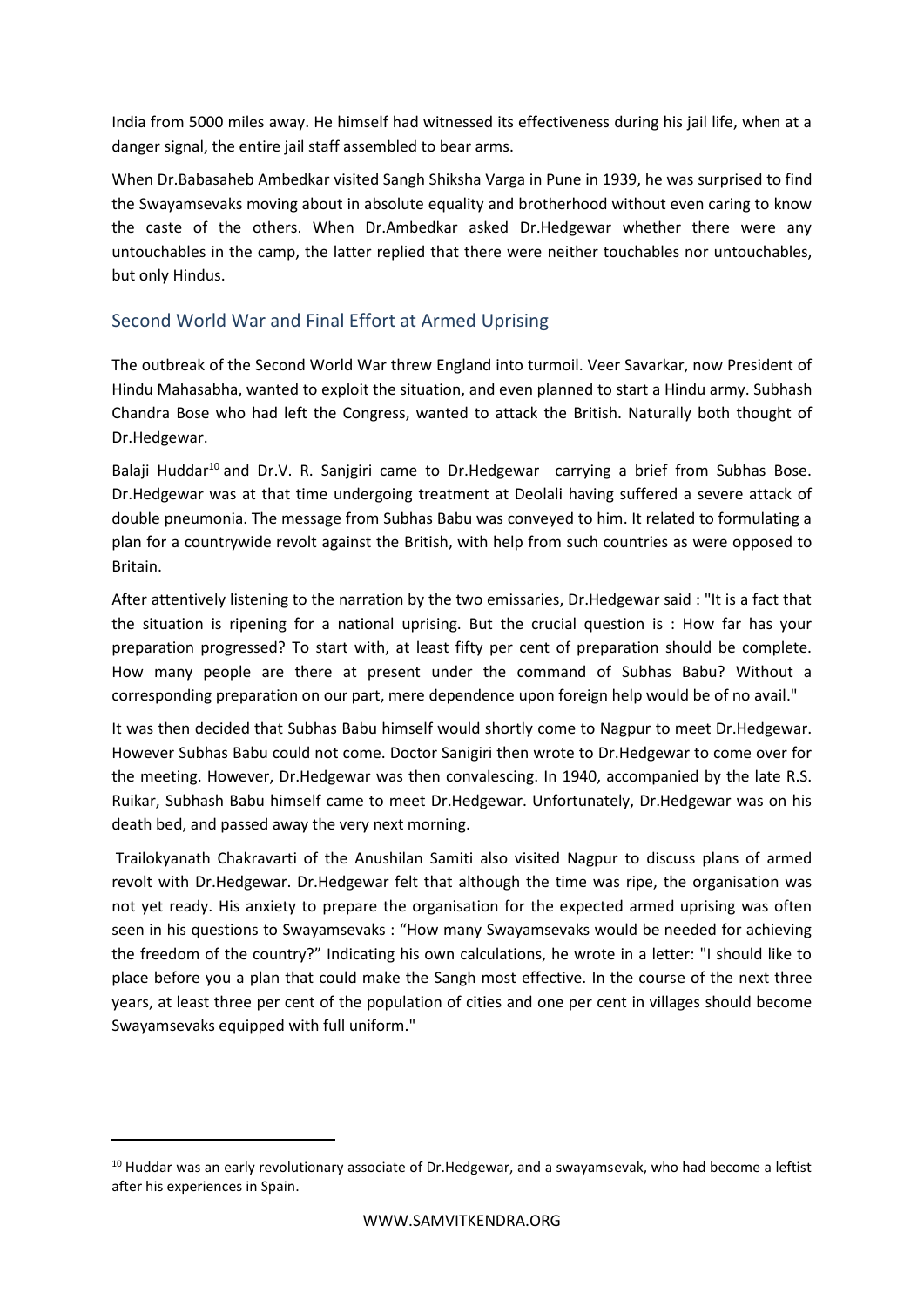# Shyama Prasad Mukherji and the Move to Bengal

In may 1940, Dr.Shyama Prasad Mukherji called on Dr.Hedgewar, then sick, with an appeal from Bengal. Hindu properties were being looted, their women molested by Muslim ruffians. The condition of widows was most pitiable. Dr.Hedgewar noted that the Muslim government of Bengal which had British support would not allow a militia to come up. He suggested that organisation and an intense feeling of oneness was the only answer.

"Whether it is Punjab or Bengal or any other province – the chief cause for the pitiable plight of the Hindus is want of organization among themselves. As long as this is not set right, no solution is possible. Hindus will continue to undergo such travails at one place or the other.

The situation cannot be transformed by half-baked or retaliatory measures. The Hindus must be made to feel intensely that they are one single cohesive society. The concept of one nationhood must be deeply engraved in their hearts. They must love one another and share the common goal of raising up our country. This is the only way, the only positive and enduring way of national resurrection. And this is what the Sangh is doing."

Dr.Shyama Prasad Mukherji returned to Calcutta and decided to set up a six-week training camp there. He asked for trained instructors and assistance from Nagpur. Dr.Hedgewar made the necessary arrangements.

## Decline of Health and Passing On

Dr.Hedgewar was blessed with good health. However, in 1924, he was struck by pneumonia. After 1932, his health began to decline, and an old backache on his left side, returned. Often, he had to take rest for prolonged periods, as in 1934 and 1939. In the last year, his health was indifferent. Even then, he continued his work for the Sangh. His meeting with students when he was convalescing in Rajgir in Bihar in 1940, paved the way for the setting up of the Rajgir Shakha.

When Subhash Chandra Bose came to meet him to discuss the question of an armed uprising, he was already terminally ill. He perhaps had a presentiment of the end. Calling Sri Golwalkar near him, he said: "Well, hereafter you have to shoulder the responsibility of the Sangh."

He passed away on 21<sup>st</sup> June, 1940, at 9.27 a.m.

His last journey was a tribute to his life's work. It was the biggest procession that Nagpur had ever witnessed. Bicycle-riders led the procession. Behind them followed in four rows several thousand Swayamsevaks in plain clothes, and thousands of residents of Nagpur. At the centre was Dr.Hedgewar's mortal body and the Bhagwa Dhwaj. Behind these were prominent citizens, followed by another long contingent of Swayamsevaks and bicycle-riders. Workers belonging to Congress, Hindu Mahasabha, Forward Bloc, Socialist Party, Mazdoor Sangh, Harijan organizations, Women's organizations and numerous other bodies joined in the procession to pay their last respects.

Almost every prominent person of Nagpur could be seen there.

Paying his tribute to Dr.Hedgewar and his mission , Swantantra Veer Savarkar said,

" **Hedgewar is dead, Long live Hedgewar !** "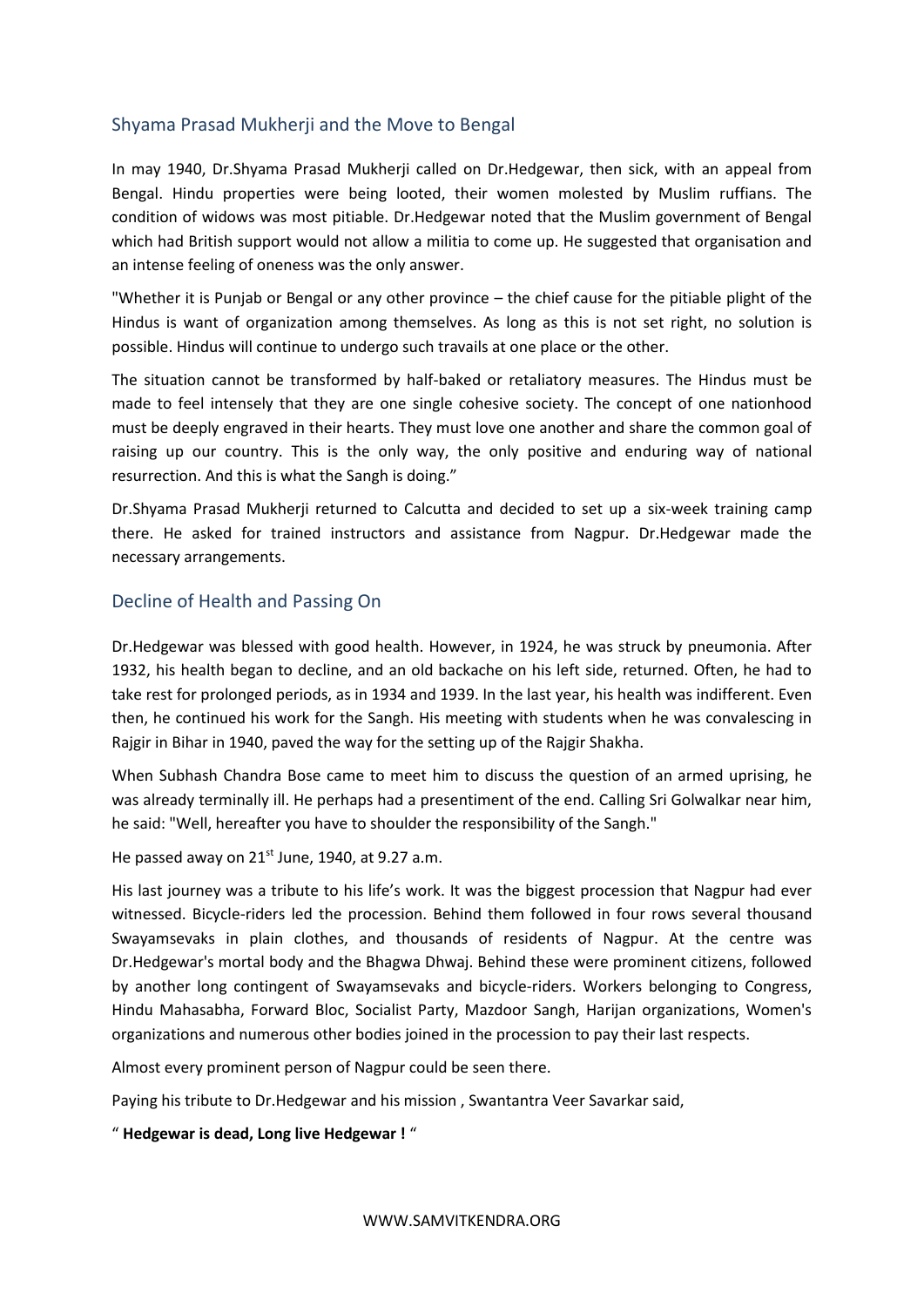# **Quotes on Dr. Hedgewar**

" Doctorji, with your character and sincerity, there is no doubt you will succeed. I am indeed very glad. The country will certainly be benefited by the success of your efforts."

## **- Mahatma Gandhi to Dr.Hedgewar**

"Many institutions first think of money, and then only about men. You are the very opposite of this! You place the heart above everything else. In future, I shall make it a point to mention this specialty of yours wherever I go."

#### **- Pt.Madan Mohan Malviya to Dr.Hedgewar**

"Dr. Hedgewar wrung his heart dry to bathe the Hindu society in the nectar of vitality. With fearlessness, he gave the message of pride in Hindutva to the Hindu society."

# **- Swatantra Veer Savarkar on Dr.Hedgewar**

Words fail to describe the depth of that pure and selfless love. The boundless affection of the mother's heart, the sleepless care and diligence of the father and the inspiring guidance of the guru found their culmination in that single bosom. I for one feel it my proud privilege to worship him as my ideal. The worship of such a soul transcends the worship of an individual and becomes the worship of the ideal itself. He is verily my chosen deity"

# **- Guruji Golwalkar on Dr.Hedgewar**